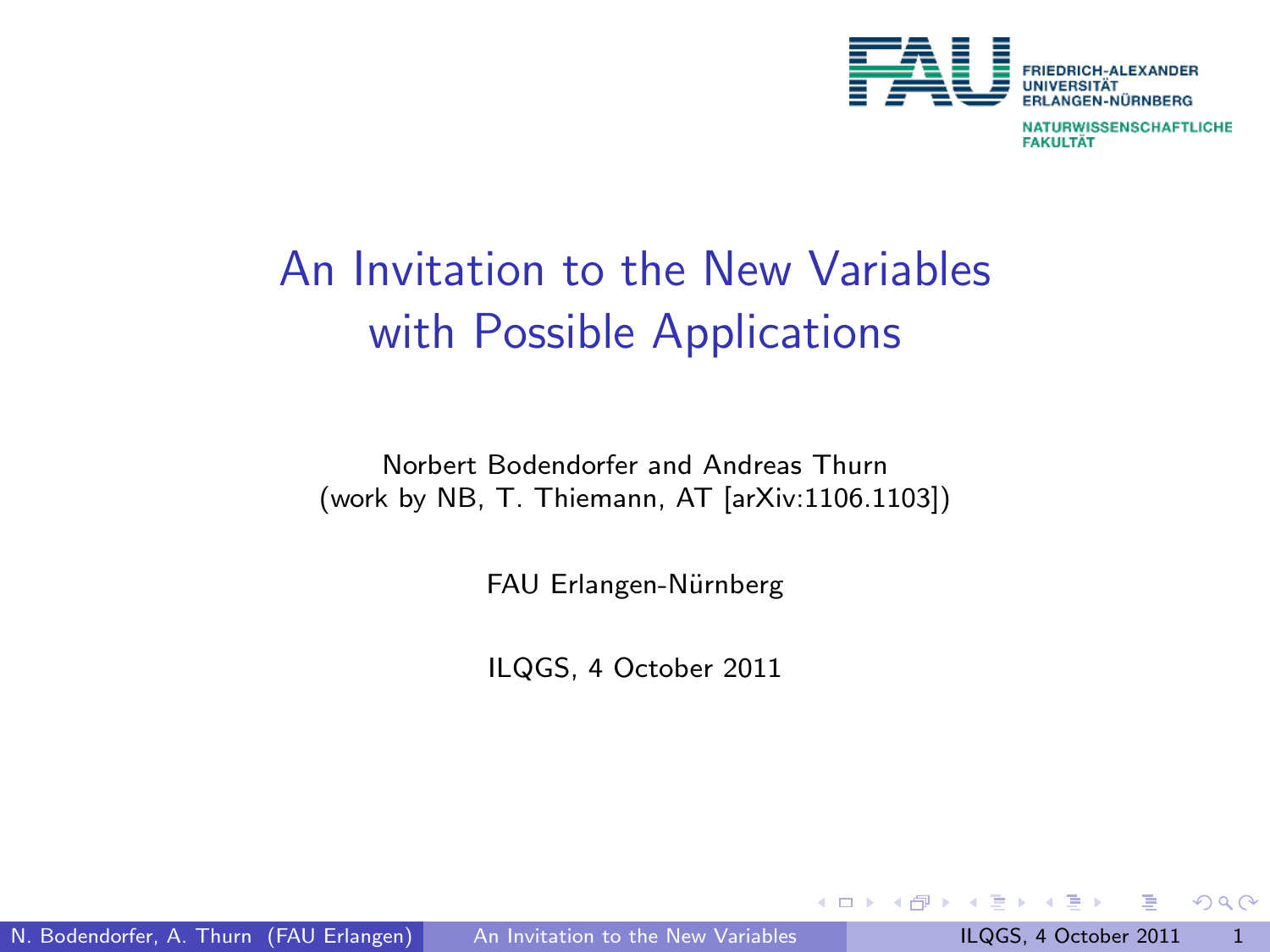- 1 [Why Higher Dimensional Loop Quantum \(Super-\)Gravity?](#page-2-0)
- [Review: Hamiltonian Formulations of General Relativity](#page-4-0)
	- **ADM** Formulation
	- [Extended ADM I](#page-6-0)
	- **[Ashtekar-Barbero Formulation](#page-7-0)**
	- [Extended ADM II](#page-8-0)

### [The New Variables](#page-9-0)

- **[Hamiltonian Viewpoint](#page-10-0)**
- [Comparison with Ashtekar-Barbero Formulation](#page-11-0)
- **[Lagrangian Viewpoint](#page-12-0)**
- [Quantisation, Generalisations](#page-13-0)

### **[Possible Applications of the New Variables](#page-14-0)**

- **•** [Solutions to the Simplicity Constraint](#page-15-0)
- $\bullet$  Canonical  $=$  Covariant Formulation?
- **[Supersymmetry Constraint](#page-17-0)**
- **[Black Hole Entropy](#page-19-0)**
- **•** [Cosmology](#page-20-0)
- <span id="page-1-0"></span>[AdS / CFT Correspondence](#page-21-0)
- **[Conclusion](#page-23-0)**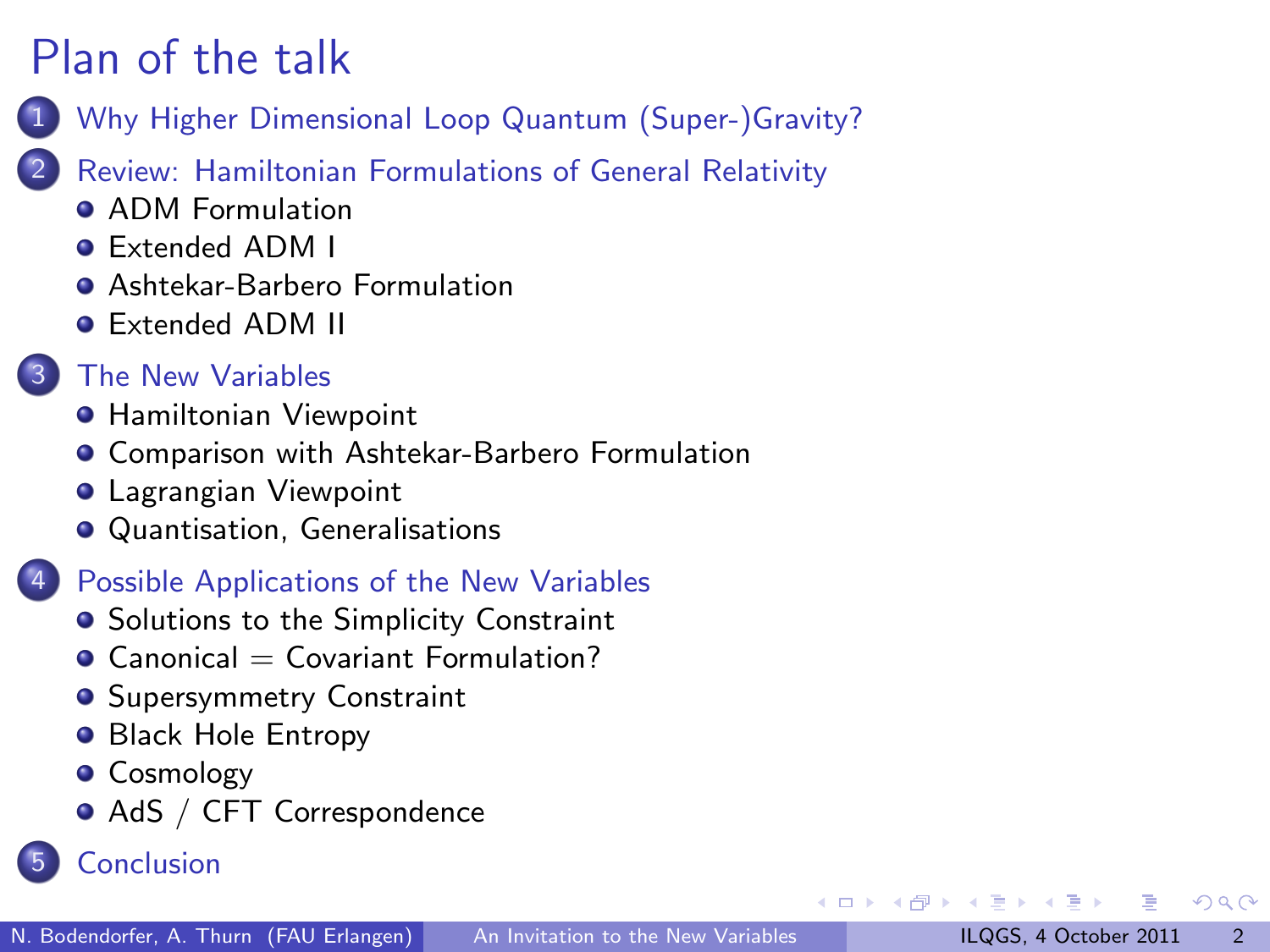[Why Higher Dimensional Loop Quantum \(Super-\)Gravity?](#page-2-0)

- [Review: Hamiltonian Formulations of General Relativity](#page-4-0)
	- **[ADM Formulation](#page-5-0)**
	- [Extended ADM I](#page-6-0)
	- **[Ashtekar-Barbero Formulation](#page-7-0)**
	- [Extended ADM II](#page-8-0)
- [The New Variables](#page-9-0)
	- **[Hamiltonian Viewpoint](#page-10-0)**
	- **[Comparison with Ashtekar-Barbero Formulation](#page-11-0)**
	- **[Lagrangian Viewpoint](#page-12-0)**
	- [Quantisation, Generalisations](#page-13-0)

#### [Possible Applications of the New Variables](#page-14-0)

- **[Solutions to the Simplicity Constraint](#page-15-0)**
- $\bullet$  Canonical  $=\text{Covariant Formula}$
- **[Supersymmetry Constraint](#page-17-0)**
- **[Black Hole Entropy](#page-19-0)**
- [Cosmology](#page-20-0)
- <span id="page-2-0"></span>• [AdS / CFT Correspondence](#page-21-0)
-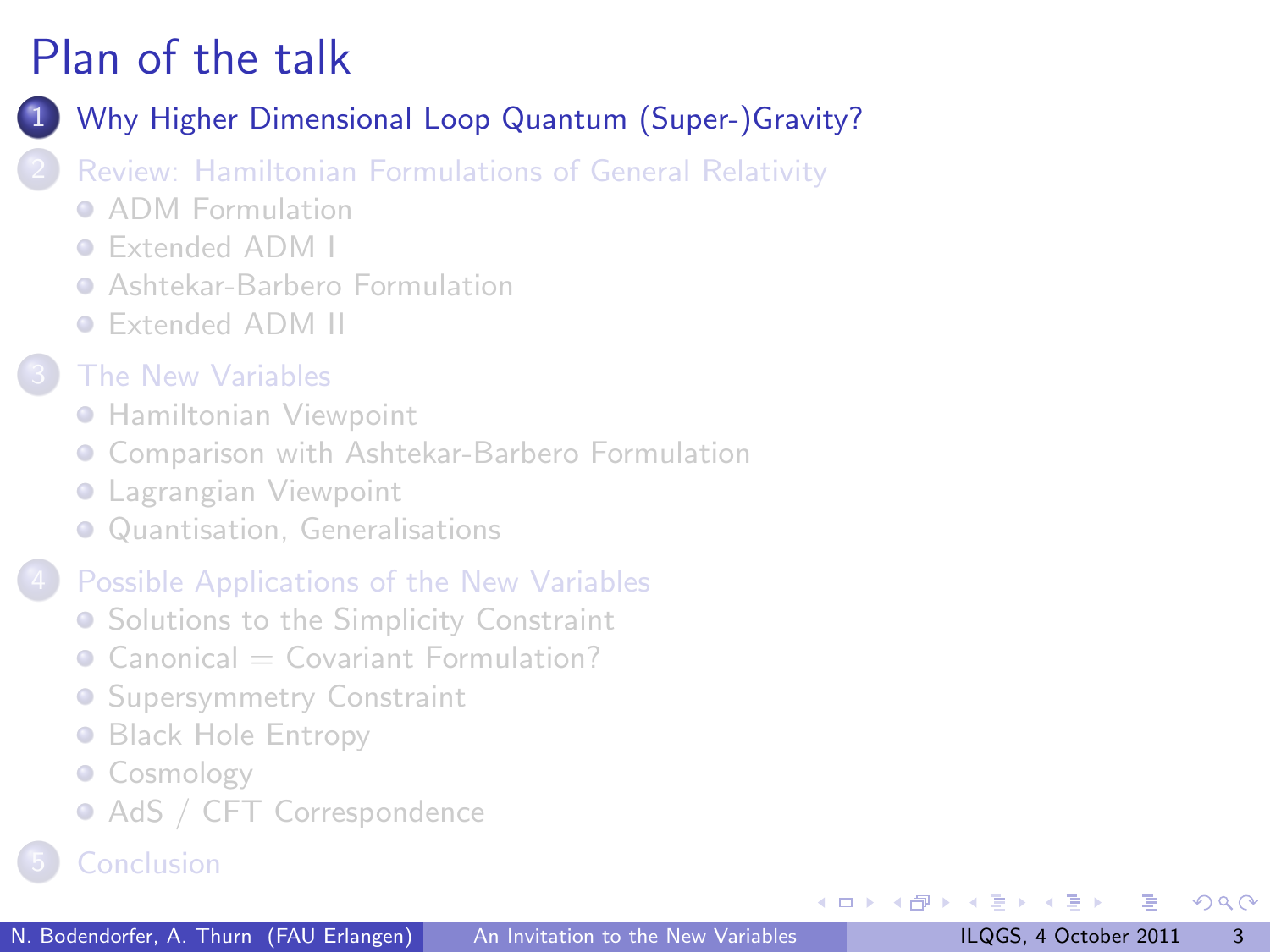### Why Higher Dimensional Loop Quantum (Super-)Gravity? Quantum Gravity:

- Perturbative: Superstring theory / M-theory (ST / MT), require
	- $\blacktriangleright$  Additional particles
	- $\blacktriangleright$  Supersymmetry
	- $\blacktriangleright$  Higher dimensions
- **•** Non-perturbative: Loop Quantum Gravity
	- $\triangleright$  Various matter couplings & SUSY possible
	- $\triangleright$  3+1 dimensions (Ashtekar Barbero variables) [however, Melosch, Nicolai '97; Nieto '04, '05]
	- $\triangleright$  What if LHC finds evidence for higher dimensions?
- $\rightarrow$  Make contact between them? [Thiemann '04; Fairbairn, Noui, Sardelli '09, '10]
	- $\bullet$  Compare results in 3+1 dimensions: Landscape problem: Dimensional reduction of ST / MT highly ambiguous
	- **Compare results in higher dimensions: Starting points:** 
		- $\blacktriangleright$  Higher dimensional Supergravities
			- $\star$  are considered as the low-energy limits of ST / MT
			- $\star$  have action of the type  $S_{GR}$  + more
		- ▶ Symmetry reduced models (higher dim. & SUSY black holes or cosmology)

 $\rightarrow$  Extend loop quantisation programme to higher dimensions and Supergravities

<span id="page-3-0"></span>[Jacobson '88; Fülöp '93; Armand-Ugon, Gambini, Obrégon, Pull[in '](#page-2-0)95; Ling, Smolin '9[9-;](#page-4-0) [Sa](#page-2-0)[wag](#page-3-0)[uc](#page-4-0)[hi](#page-1-0) ['](#page-2-0)[01](#page-3-0)[; S](#page-4-0)[m](#page-1-0)[ol](#page-2-0)[in](#page-3-0) ['0](#page-4-0)[5,..](#page-0-0)[.\]](#page-24-0)  $QQ$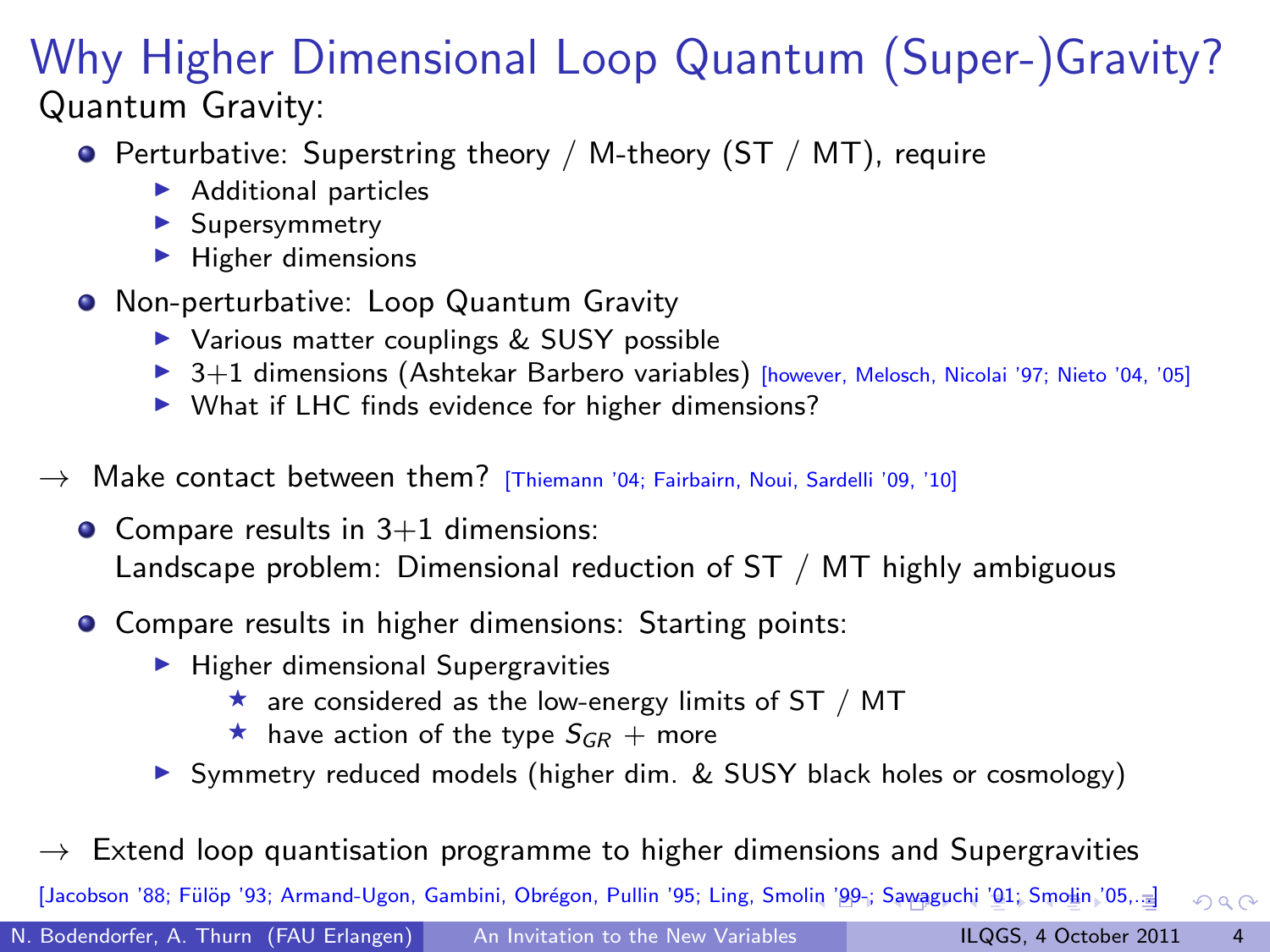- [Why Higher Dimensional Loop Quantum \(Super-\)Gravity?](#page-2-0)
- [Review: Hamiltonian Formulations of General Relativity](#page-4-0)
	- **ADM** Formulation
	- [Extended ADM I](#page-6-0)
	- **[Ashtekar-Barbero Formulation](#page-7-0)**
	- [Extended ADM II](#page-8-0)

### [The New Variables](#page-9-0)

- **[Hamiltonian Viewpoint](#page-10-0)**
- **[Comparison with Ashtekar-Barbero Formulation](#page-11-0)**
- **[Lagrangian Viewpoint](#page-12-0)**
- [Quantisation, Generalisations](#page-13-0)

### [Possible Applications of the New Variables](#page-14-0)

- **[Solutions to the Simplicity Constraint](#page-15-0)**
- $\bullet$  Canonical  $=\text{Covariant Formula}$
- **[Supersymmetry Constraint](#page-17-0)**
- **[Black Hole Entropy](#page-19-0)**
- [Cosmology](#page-20-0)
- <span id="page-4-0"></span>• [AdS / CFT Correspondence](#page-21-0)
-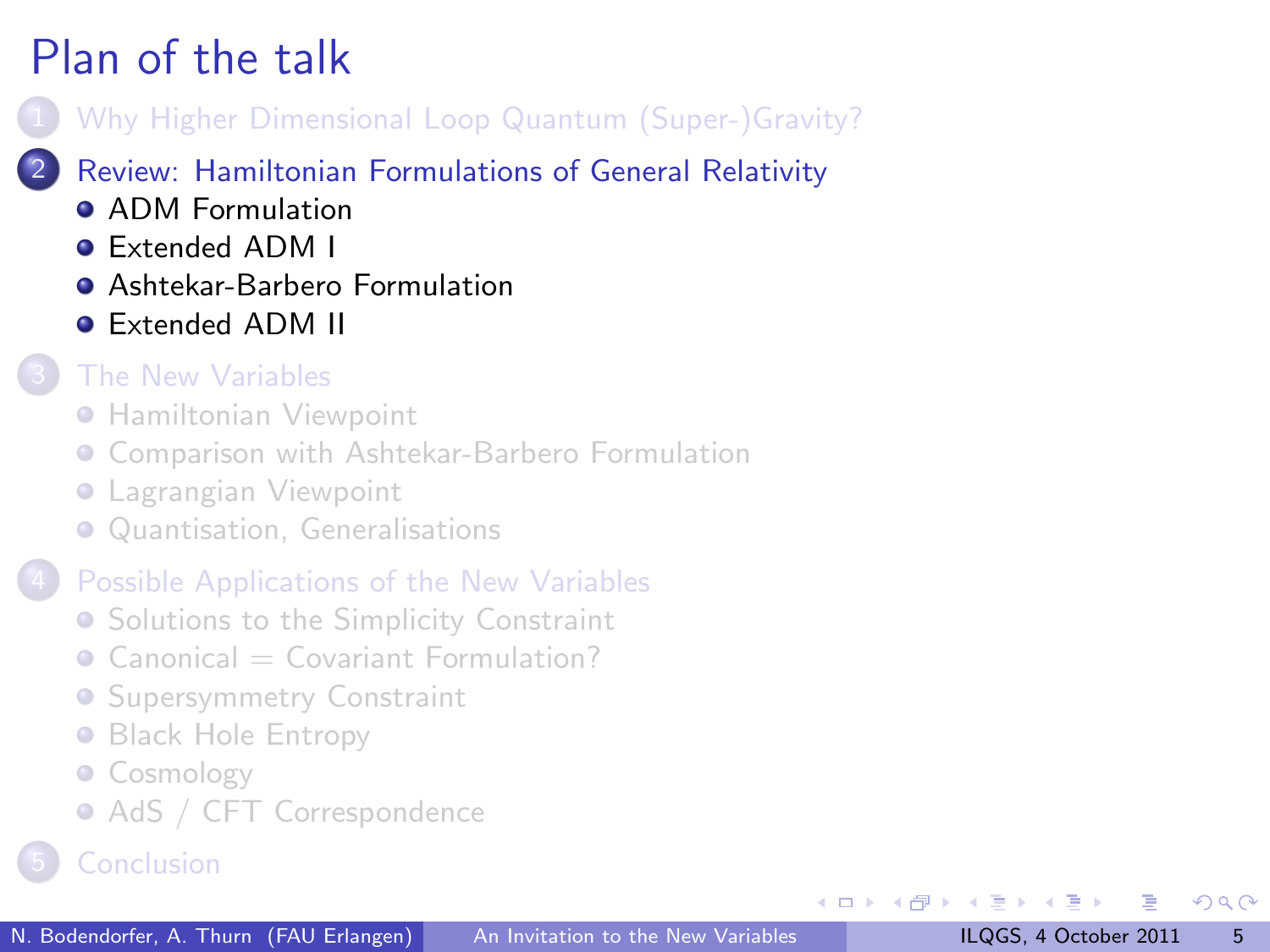### ADM Formulation [Arnowitt, Deser, Misner '62]

### $D+1$  split

- $\bullet$  Foliation of  $M$ : M top.  $\mathbb{R} \times \sigma$ ,  $\Sigma_t = X_t(\sigma)$ ,  $X_t : \sigma \to M$ **Important fields on**  $\sigma$ **:** 
	- Lapse, Shift: N, N<sup>a</sup> Spatial metric  $q_{ab} = (X^*g)_{ab}$ , Extrinsic curvature  $\mathcal{K}_{ab} = (X^* \mathcal{L}_n q)_{ab}$  $=\frac{1}{N}(\dot{q}_{ab}-(\mathcal{L}_{\vec{N}}q)_{ab})$

<span id="page-5-0"></span>

$$
\Rightarrow S_{EH} = \int dt \int_{\sigma} d^D x \, N \sqrt{\det q} \, \left( R^{(D)} \pm [K_{ab} K^{ab} - (K_a^a)^2] \right) \quad [a, b = 1, ..., D]
$$

#### ADM phase space Γ

- Canonical variables:  $q_{ab}$ ,  $P^{ab}$  ( $\sim$  extrinsinc curvature  $\mathcal{K}_{ab})$
- Poisson brackets:  $\{q_{ab}(x), P^{cd}(y)\}_{ADM} = \delta^c_{(a} \delta^d_{b)} \delta^{(D)}(x, y)$
- $1^{st}$  class constraints:

Totally constrained Hamiltonian:  $H = \int_{\sigma} d^{D}x (N\mathcal{H} + N^{a}\mathcal{H}_{a})$ Spatial diffeomorphism constraint  $\mathcal{H}_a(q, P)$ Spatial diffeomorphism constraint  $H_a(q, P) = \pm \sqrt{\det q} R^{(D)} + \frac{1}{\sqrt{\det q}} [P_{ab} P^{ab} - \frac{1}{D-1} (P_a{}^a)^2]$  $H_a(q, P) = \pm \sqrt{\det q} R^{(D)} + \frac{1}{\sqrt{\det q}} [P_{ab} P^{ab} - \frac{1}{D-1} (P_a{}^a)^2]$  $H_a(q, P) = \pm \sqrt{\det q} R^{(D)} + \frac{1}{\sqrt{\det q}} [P_{ab} P^{ab} - \frac{1}{D-1} (P_a{}^a)^2]$  $H_a(q, P) = \pm \sqrt{\det q} R^{(D)} + \frac{1}{\sqrt{\det q}} [P_{ab} P^{ab} - \frac{1}{D-1} (P_a{}^a)^2]$  $H_a(q, P) = \pm \sqrt{\det q} R^{(D)} + \frac{1}{\sqrt{\det q}} [P_{ab} P^{ab} - \frac{1}{D-1} (P_a{}^a)^2]$  $H_a(q, P) = \pm \sqrt{\det q} R^{(D)} + \frac{1}{\sqrt{\det q}} [P_{ab} P^{ab} - \frac{1}{D-1} (P_a{}^a)^2]$  $H_a(q, P) = \pm \sqrt{\det q} R^{(D)} + \frac{1}{\sqrt{\det q}} [P_{ab} P^{ab} - \frac{1}{D-1} (P_a{}^a)^2]$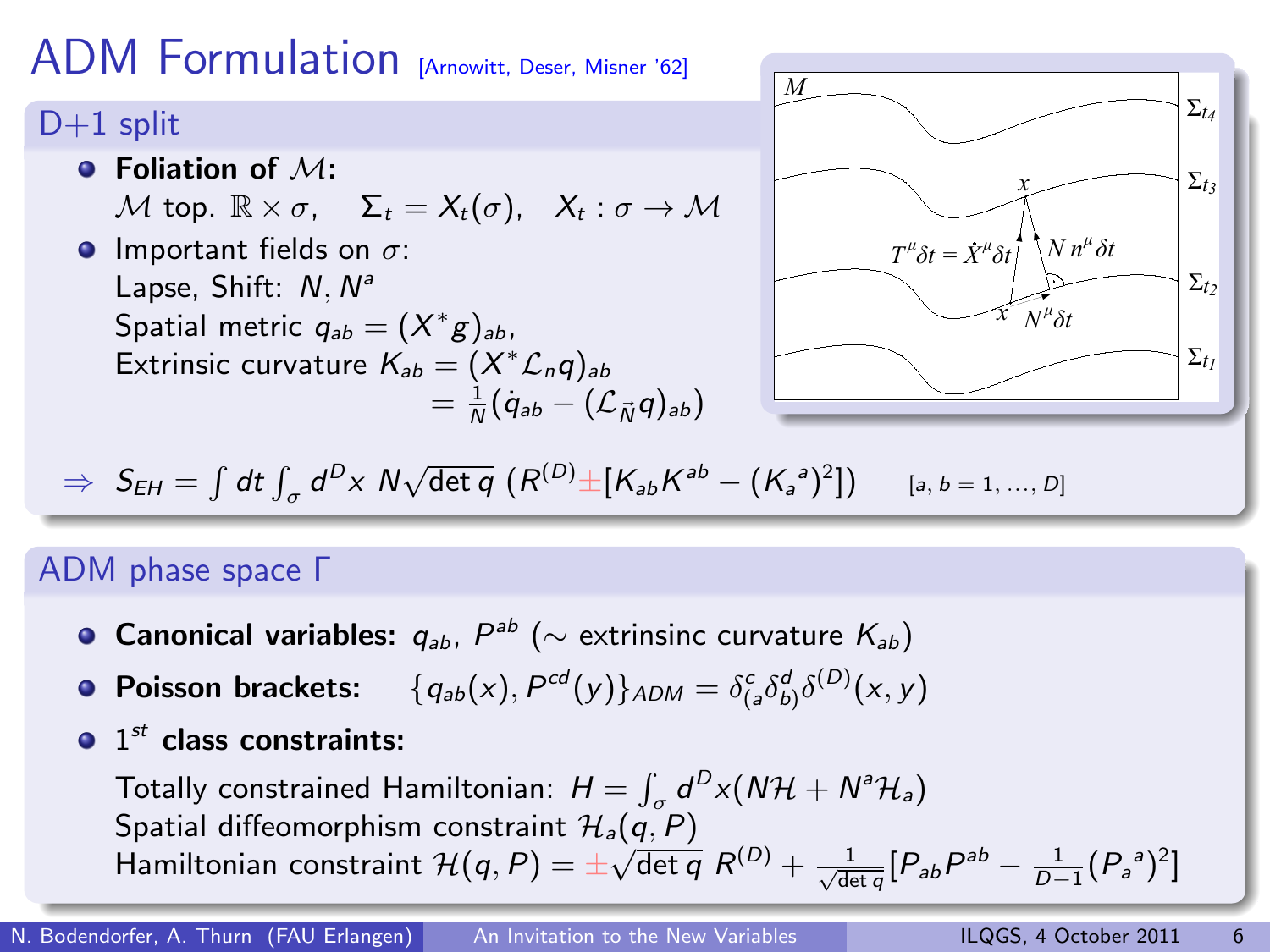# Extended ADM I

#### Extension of ADM phase space I

 $\bullet$  Introduce SO(D)-valued vielbein:

 $q_{ab} = e_a^{\ i} e_b^{\ j} \delta_{ij}$   $K_{ab} = K_{ai} e_b^{\ i}$   $E^{ai} = \sqrt{\det q} e^{ai}$   $i, j, ... \in \{1, ..., D\}$  (1)

- Poisson bracket relations:  $\{E^{ai}, K_{bj}\} = \delta^a_b \delta^b_j$
- **Increased number of degrees of freedoms**  $\Rightarrow$  new constraint needed:

$$
K_{[ab]} = 0 \quad \Leftrightarrow \quad K_{[a}^i e_{b]i} = 0 \quad \Leftrightarrow \quad G_{ij} := K_{a[i} E^a_{j]} = 0 \tag{2}
$$

#### Valid extension?

ADM Possion bracket relations reproduced on extended phase space

<span id="page-6-0"></span>
$$
\{q_{ab}(E), P^{cd}(E,K)\}|_{G=0} = \{q_{ab}, P^{cd}\}_{ADM} = \delta_{(a}^{c}\delta_{b)}^{d}\delta^{(D)}(x,y)
$$
(3)

- O New constraints close amongst themselves:  $\{G, G\} \sim G$
- $\bullet$   $q_{ab}(E)$ ,  $P_{cd}(E, K)$  (and in particular  $H, H_a$ ) are Dirac observables w.r.t. new constraint  $G_{ii}$
- $\Rightarrow$  H, H<sub>a</sub> and G<sub>ii</sub> constitute 1<sup>st</sup> class constraint algebra by construction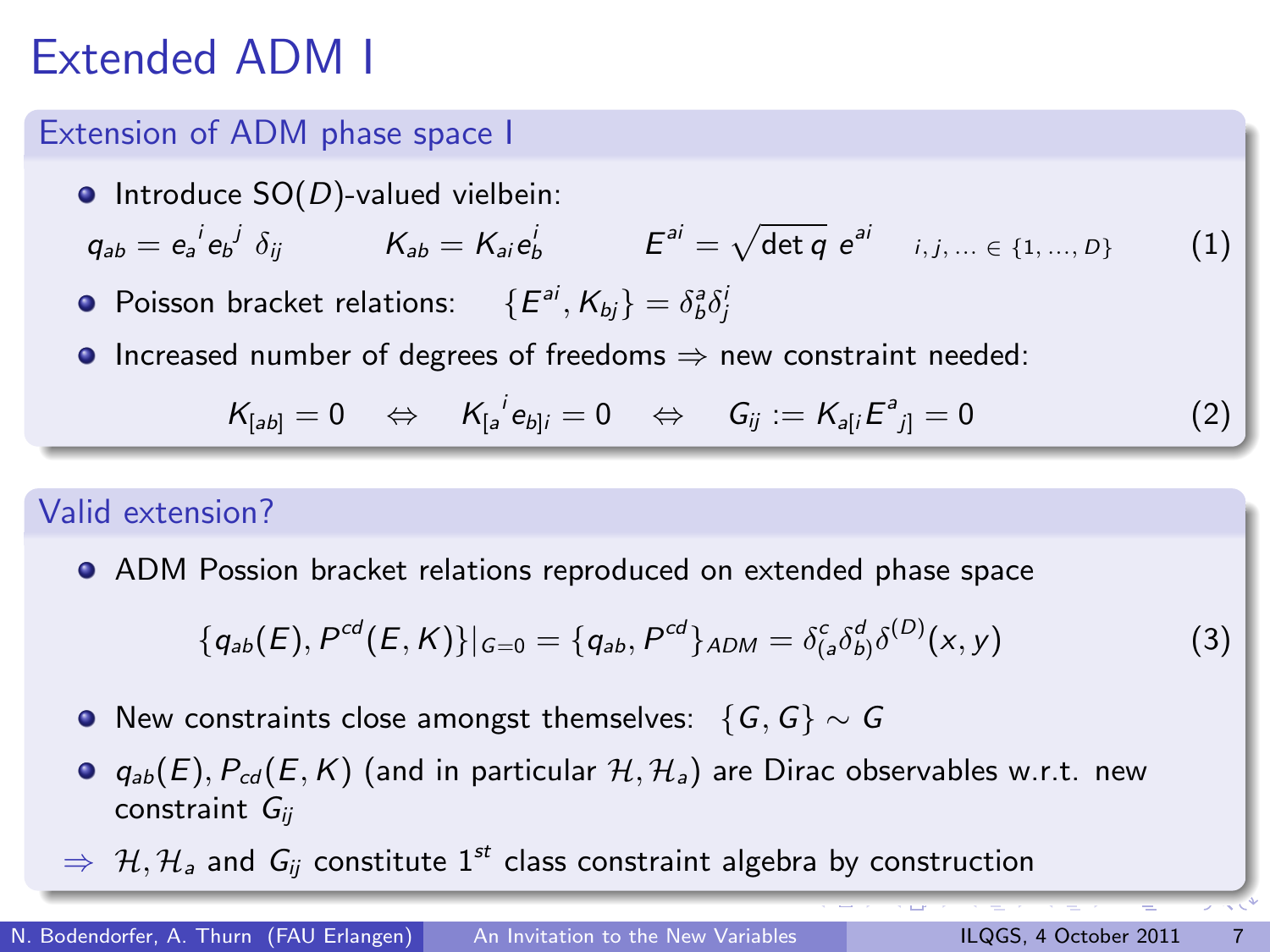### Ashtekar-Barbero Formulation

#### Canonical transformation to Ashtekar-Barbero variables [Sen; Ashtekar; Immirzi; Barbero]

- Introduce spin connection  $\Gamma_{aij}^{SPIN}[e]$  s.t.  $\partial_a e_{bi} \Gamma_{ab}^c e_{ci} + \Gamma_{aij}^{SPIN}[e]$   $e_{b}^{\;j} = 0$
- Crucial: Defining and adjoint representation of SU(2) equivalent!
- $\bullet$  Only in  $D = 3$ : Canonical transformation

 $\{E^{ai}, K_{bj}\} \longrightarrow \{\frac{1}{\gamma} E^{ai}, A_{bj}:=1/2 \ \epsilon_{j}^{\ k l} \ \Gamma^{SPIN}_{bkl}[e]+\gamma K_{bj}\} \hspace{0.5cm} \gamma \in \mathbb{R}/\{0\}$ : Immirzi Parameter (4)

- ⇒ Simple Poisson algebra  $\{A, E\} \sim 1$  and  $1^{st}$  class constraint algebra
	- **•** Canonicity of the above transformation non-trivial
	- New constraint  $G_{ij} = K_{a[i} E^a{}_{j]} \Rightarrow SU(2)$  Gauß law constraint:

<span id="page-7-0"></span>
$$
G_{ij} = \gamma K_{a[i} \frac{1}{\gamma} E^a{}_{j]} + \frac{1}{2\gamma} \epsilon_{ij}{}^k (\partial_a E^a{}_{k} + \Gamma^{SPIN}_{ak}[e] E^{a'})
$$
  

$$
= \frac{1}{2\gamma} \epsilon_{ij}{}^k (\partial_a E^a{}_{k} + \epsilon_{k}{}^{lm} A_{al} E^a{}_{m})
$$
 (5)

#### Higher dimensions?

No obvious way of combining  $\mathcal{K}_{ai}$  and  $\mathsf{\Gamma}^{SPIN}_{aij}[e]$  to a connection conjugate to  $E^{bj}$  in a mathematically sensible way!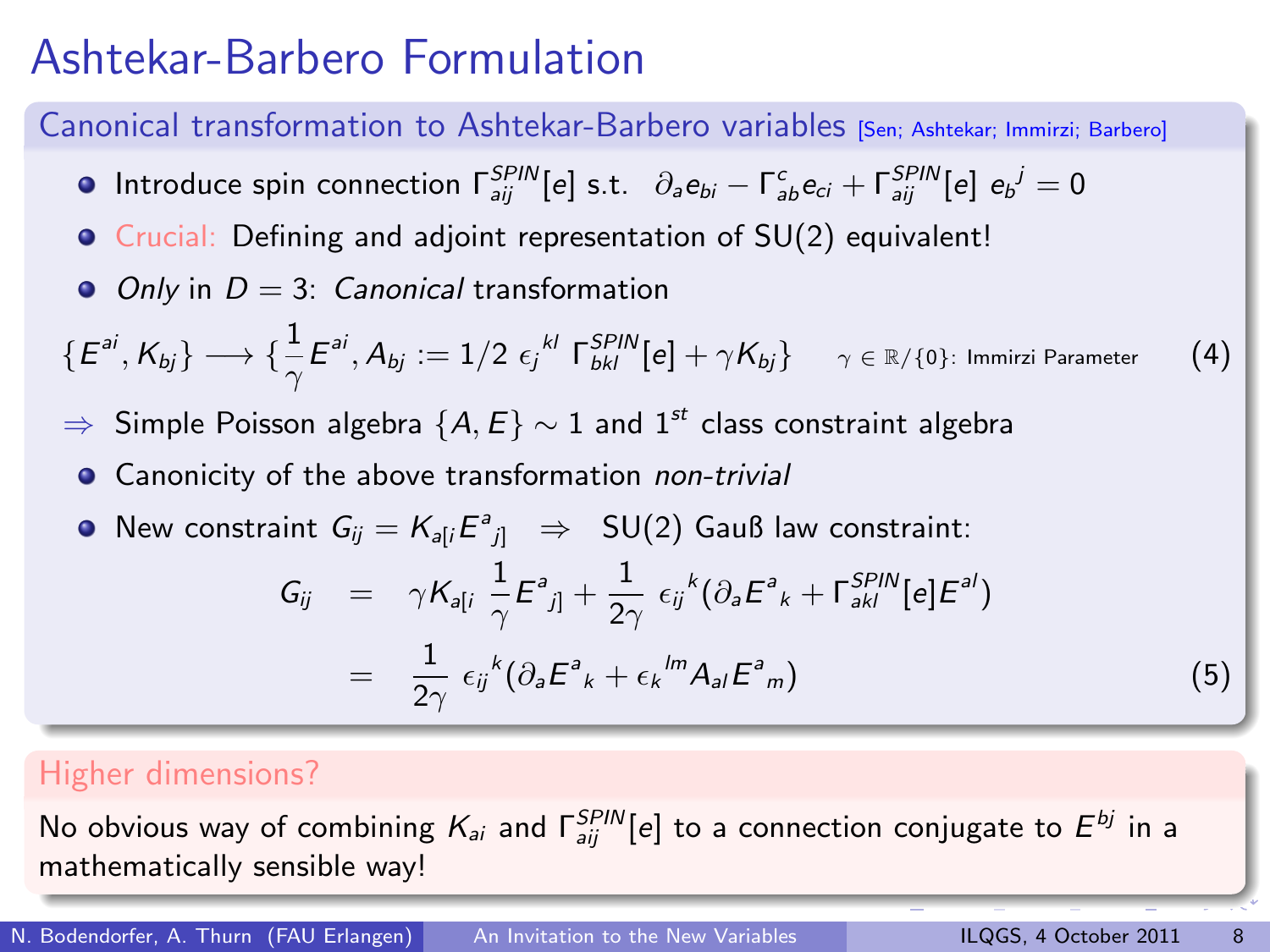### Extended ADM II

#### Extension of ADM phase space II

• Introduce  $SO(D + 1)$  or  $SO(1, D)$  "hybrid" vielbein:  $q_{ab} = e_a{}^l e_b{}^j \eta_{IJ}$   $K_{ab} = K_{aJ} e_b^J$   $E^{aJ} = \sqrt{\det q} e^{aJ}$   $I, J, ... \in \{0, 1, ..., D\}$  (6)  $\bullet$  Motivation:  $2^{nd}$  order Palatini formulation of General Relativity Poisson bracket relations:  $\{E^{al}, K_{bJ}\} = \delta^a_b \delta^J_J$ 

New constraints:  $\mathcal{K}_{[ab]} = 0 \quad \Leftrightarrow \quad \mathcal{K}_{[a}^{\phantom{[a}l} \mathcal{e}_{b]l} = 0 \quad \text{ insufficient! Use}$ 

$$
\Leftarrow G^{IJ} := K_a^{[I} E^{aJ]} \tag{7}
$$

**•** Proof of validity of extension II analogous to extension I case

#### Connection formulation?

"Hybrid" spin connection [Peldan '94]  $\Gamma_{aIJ}^{HYB}[e]$  s.t.  $\partial_a e_{bI} - \Gamma_{a b}^c e_{cI} + \Gamma_{aIJ}^{HYB}[e] e_b^J = 0$ 

 $BUT$ : No obvious way of combining  $K_{aJ}$  and  $\Gamma^{HYB}_{aIJ}[e]$  to a connection conjugate to  $E^{bJ}$  in a mathematically sensible way (if  $D\neq 2$ )!

<span id="page-8-0"></span> $QQQ$ 

イロト イ押ト イヨト イヨトー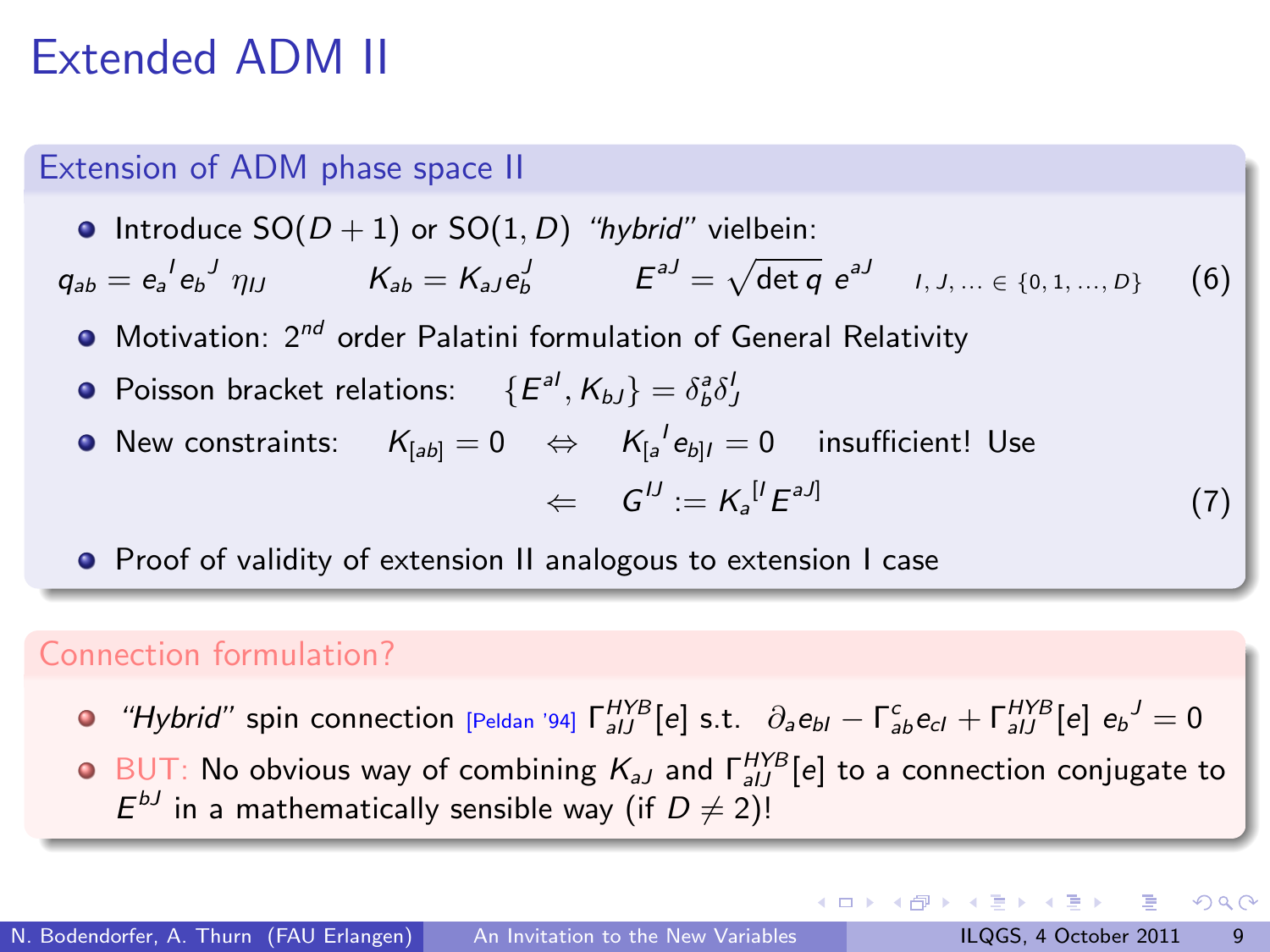- [Why Higher Dimensional Loop Quantum \(Super-\)Gravity?](#page-2-0)
- [Review: Hamiltonian Formulations of General Relativity](#page-4-0)
	- **[ADM Formulation](#page-5-0)**
	- [Extended ADM I](#page-6-0)
	- **[Ashtekar-Barbero Formulation](#page-7-0)**
	- [Extended ADM II](#page-8-0)
- **[The New Variables](#page-9-0)** 
	- **[Hamiltonian Viewpoint](#page-10-0)**
	- [Comparison with Ashtekar-Barbero Formulation](#page-11-0)
	- **[Lagrangian Viewpoint](#page-12-0)**
	- [Quantisation, Generalisations](#page-13-0)

#### [Possible Applications of the New Variables](#page-14-0)

- **[Solutions to the Simplicity Constraint](#page-15-0)**
- $\bullet$  Canonical  $=\text{Covariant Formula}$
- **[Supersymmetry Constraint](#page-17-0)**
- **[Black Hole Entropy](#page-19-0)**
- [Cosmology](#page-20-0)
- <span id="page-9-0"></span>• [AdS / CFT Correspondence](#page-21-0)
-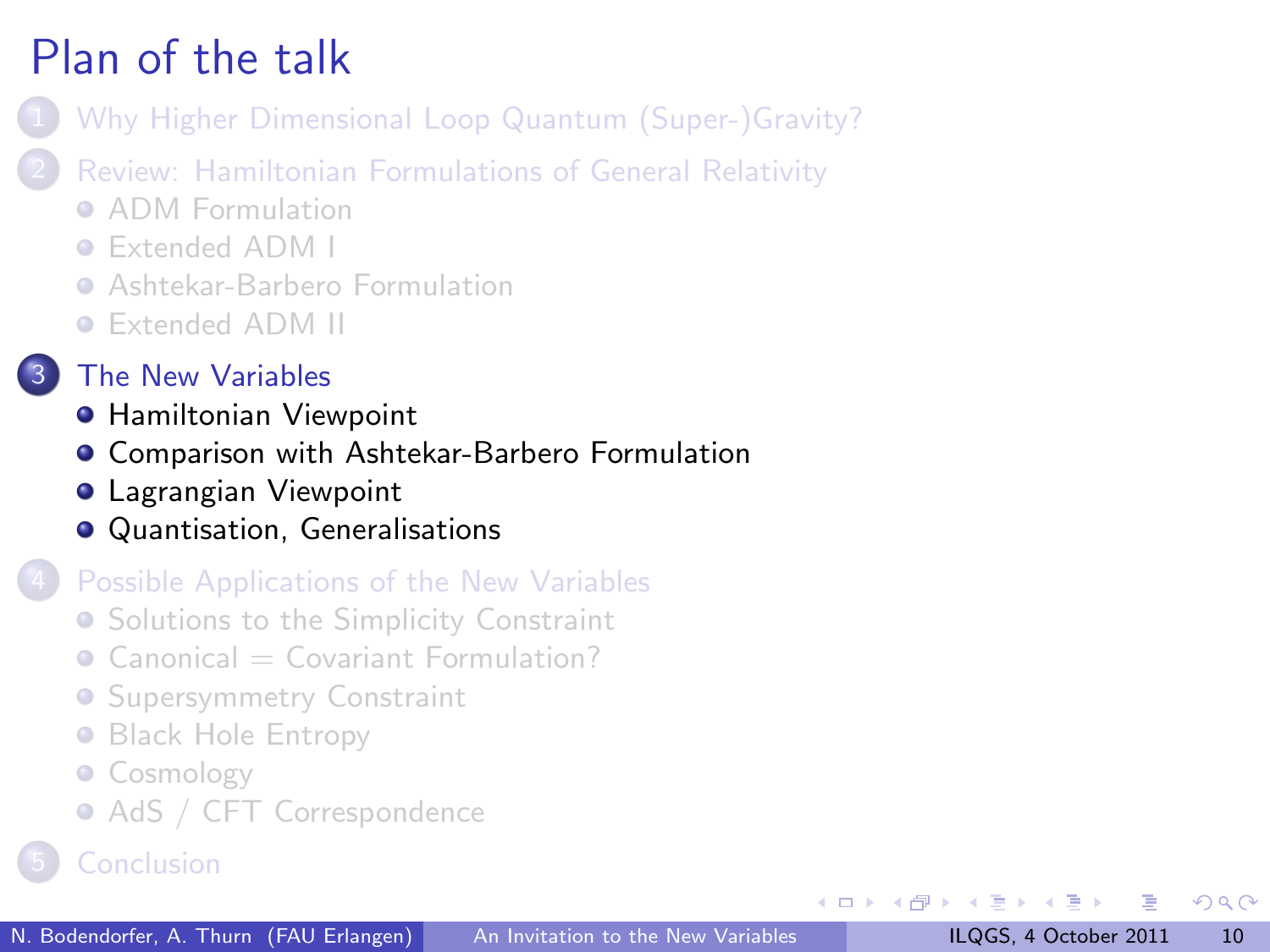### The New Variables - Hamiltonian Viewpoint

#### Extension of ADM phase space III

**Introduce "generalised" vielbein, transforming in the adjoint representation of SO(** $D + 1$ **)** or  $SO(1, D)$ :

$$
q_{ab} = e_{aIJ} e_b^{IJ} \t K_{ab} = K_{aIJ} e_b^{IJ} \t \pi^{aIJ} = \sqrt{\det q} e^{aIJ} \t I, J, ... \in \{0, 1, ..., D\}
$$
 (8)

- $\bullet$  Motivation: 1<sup>st</sup> order Palatini formulation of General Relativity (cf. next to next slide)
- Poisson bracket relations:  $\mathcal{F}^{\mathit{aIJ}}, \mathcal{K}_{\mathit{bKL}} = \delta^{\mathit{a}}_{\mathit{b}} \; \delta^{\mathit{I}}_{\mathit{L} \mathit{K}} \delta^{\mathit{J}}_{\mathit{L} \mathit{I}}$
- New constraints: Gauß and simplicity constraint

$$
G^{IJ} := K_a^{[I|K} \pi^a \kappa^{J]} \qquad \text{and} \qquad S^{aIJ \ bKL} := \pi^{a[IJ]} \pi^{b|KL]} \tag{9}
$$

**•** Proof of validity of extension analogous to extension I and II case

#### Canonical transformation to new connection formulation

 $\lceil \frac{HYB}{aIJ} \rceil$  : Extension of  $\lceil \frac{HYB}{aIJ} \rceil e \rceil$  off the simplicity constraint surface

<span id="page-10-0"></span>
$$
S = 0 \Leftrightarrow \pi^{alJ} = n^{[I} E^{a|J]} \qquad \qquad [\text{Freidel, Krasnov, Puzio '99]} \quad (10)
$$

Canonical transformation (non-trivial):  $\{\pi^{aIJ}, K_{bKL}\} \longrightarrow \{\frac{1}{\beta} \pi^{aIJ}, A_{bKL} := \Gamma_{bKL}^{HYB}[\pi] + \beta K_{bKL}\} \quad \beta \in \mathbb{R}/\{0\}, \neq \gamma!$  (11) GIJ becomes  $SO(D + 1)$  or  $SO(1, D)$  Gauß law constraint:  $G^{IJ} = \partial_a \pi^{aIJ} + A_a^{[I]} \kappa \pi^{aK[J]}$ (12)

**•**Formulation work[s](#page-10-0) with  $SO(D + 1)$  a[n](#page-14-0)d  $SO(1, D)$  indep[end](#page-9-0)[ent](#page-11-0) [of](#page-10-0) s[p](#page-11-0)[ac](#page-9-0)[eti](#page-10-0)[m](#page-11-0)[e](#page-8-0) [s](#page-9-0)[ig](#page-13-0)n[atu](#page-0-0)[re!](#page-24-0)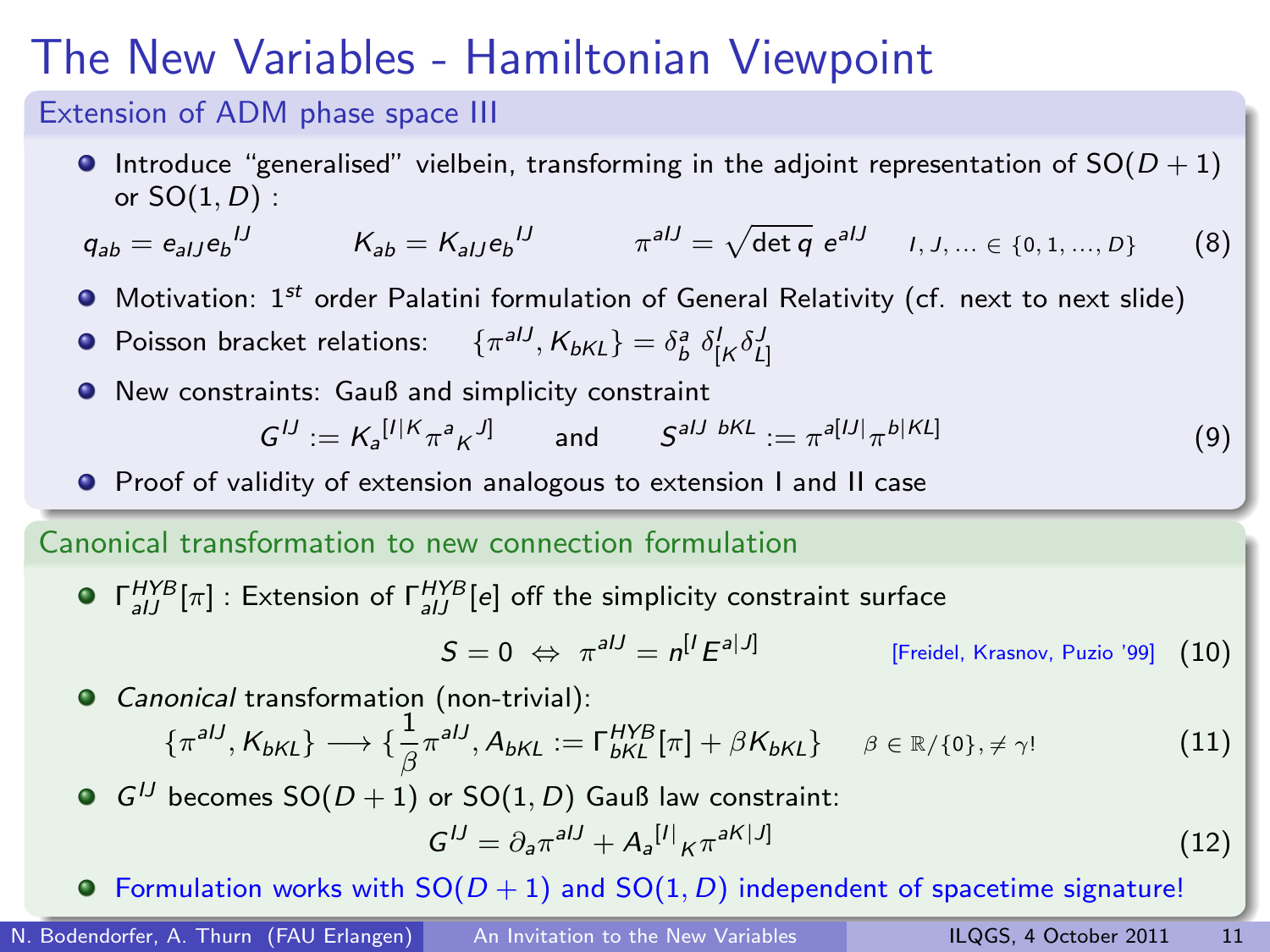### Comparison with Ashtekar-Barbero Formulation

#### Ashtekar-Barbero formulation

- Canonical variables  $A_{aj}^{LQG}$ ,  $E^{bk}$  are real
- G Simple Poisson algebra  ${A^{LQG}, E} \sim 1$
- **O** Compact gauge group SU(2)
- **•** First class constraints  $H, H_a$  and  $G^i$
- **O** Physical information:

<span id="page-11-0"></span>
$$
A_{aij}^{LQG} - \Gamma_{aij}^{SPIN}[e] = \gamma \epsilon_{ij}^k K_{ak} \tag{13}
$$

• Relation to other formulations:  $AB \xrightarrow{G=0} ADM$ 

#### New formulation,  $D = 3$

- Canonical variables  $A_{aIJ}^{NEW},\, \pi^{bKL}$  are real
- Simple Poisson algebra  ${A^{NEW}, \pi} \sim 1$
- Compact gauge group SO(4)
- First class constraints  $\mathcal{H}, \mathcal{H}_\mathsf{a}, \mathsf{G}^{IJ}$  and  $\mathsf{S}^\mathsf{aIJ}$  bKL
- **•** Physical information:

$$
A_{aij}^{NEW} - \Gamma_{aij}^{HYB}[\pi] \approx S - gauge, \qquad A_{a0j}^{NEW} - \Gamma_{a0j}^{HYB}[\pi] \approx \beta K_{aj}
$$
 (14)

 $\bullet$  NEW  $\xrightarrow{S=0}$  Ex. ADM II  $\xrightarrow{time \text{ gauge}}$  $Ex.$  [A](#page-10-0)[D](#page-11-0)[M](#page-12-0) I  $\stackrel{G=0}{\longrightarrow}$  ADM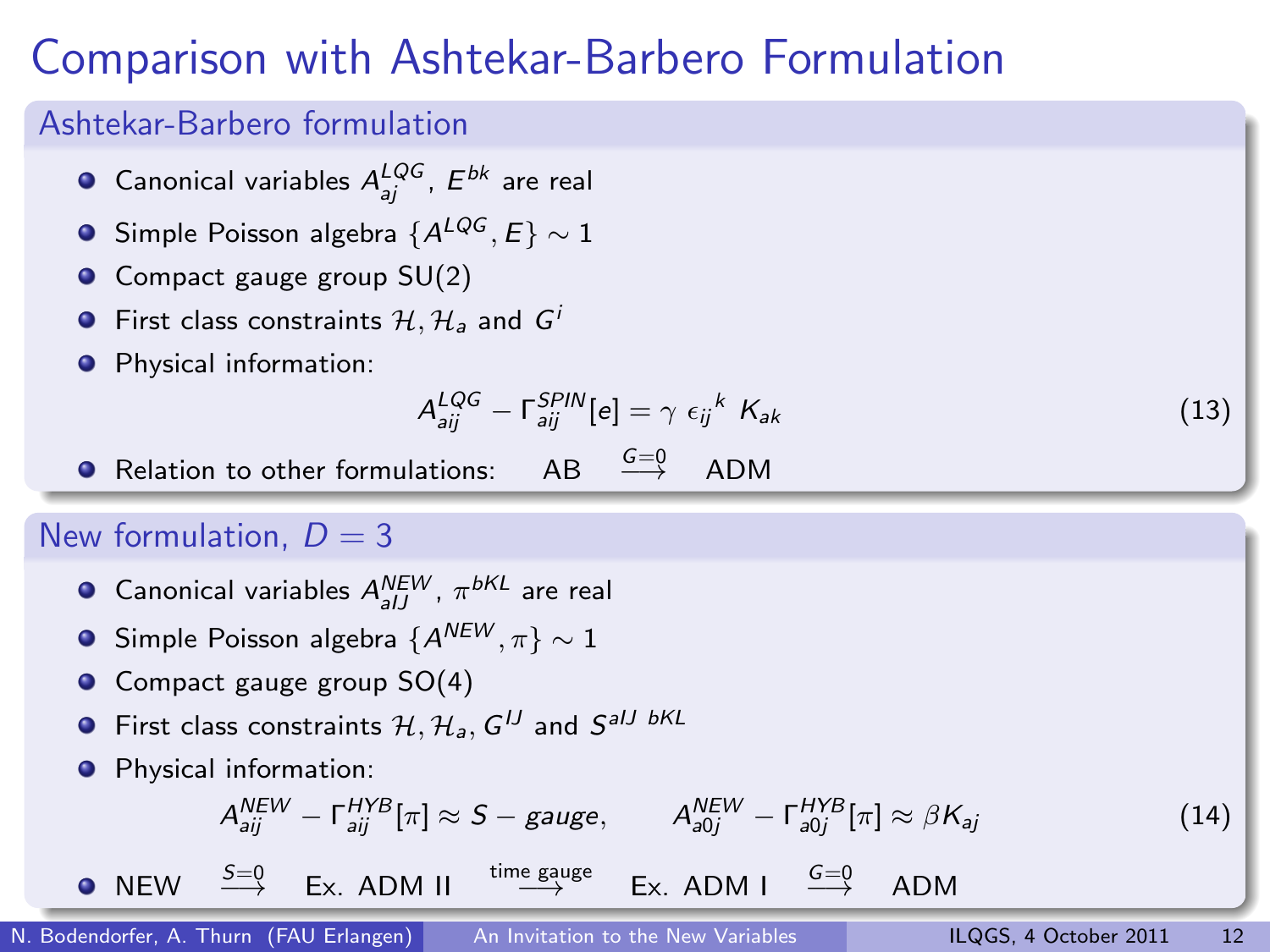### The New Variables - Lagrangian Viewpoint

Canonical analysis of the  $1^{st}$  order Palatini action [Peldan '94]

$$
S_P = \int \left( \pi^{aIJ} \ \dot{A}_{aIJ} - N\mathcal{H} - N^a \mathcal{H}_a - \Lambda \cdot G - c \cdot S \right) \tag{15}
$$

4 D F

**•** Gauß and simplicity constraint: Exactly like before

- $\bullet$  Dirac constraint analysis: Additional constraint D, second class partner to S
- $\bullet$   $A_{all}$  not self-commuting w.r.t. corresponding Dirac bracket [Alexandrov '00]
- $\Rightarrow$  Loop quantisation not (directly) applicable! [see, however: Alexandrov & Roche '10;

Geiller, Lachieze-Rey, Noui, Sardelli '11]

Gauge Unfixing [Mitra & Rajaraman '89 '90; Henneaux & Teitelboim '92; Anishetty & Vytheeswaran '93]

- Well defined procedure: 2 $^{nd}$  class  $\;\Rightarrow\;$   $\;1^{st}$  class constrained system
- Applied to GR: Drop D at the cost of a more complicated  $H$
- Resulting theory coincides with result of Hamiltonian derivation iff
	- Internal and external signatures match
	- Free parameter  $\beta = 1$

 $\leftarrow \equiv$ 

<span id="page-12-0"></span> $QQ$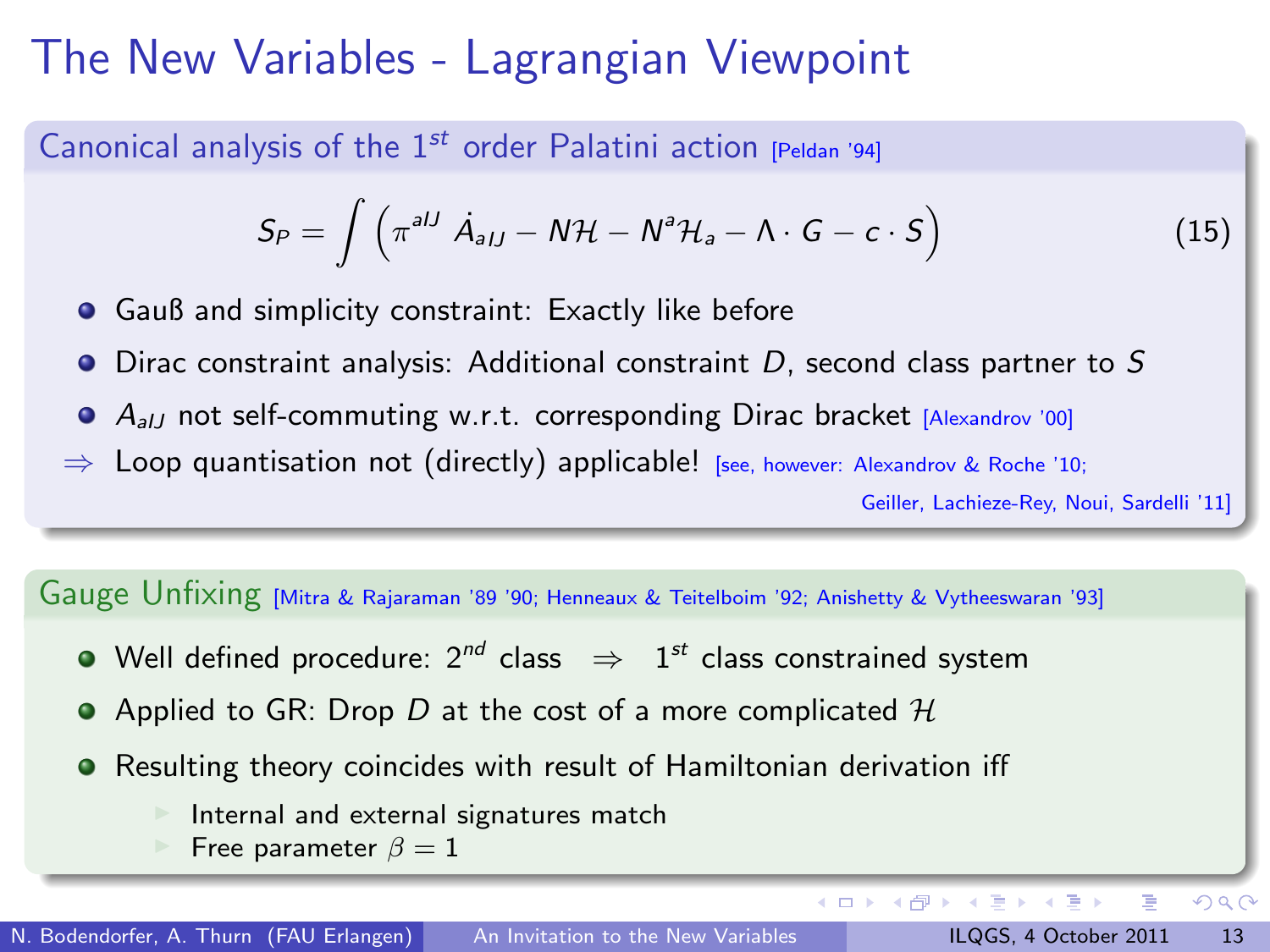# Quantisation, Generalisations

Quantisation [Rovelli, Smolin, Ashtekar, Isham, Lewandoski, Marolf, Mourao, Thiemann...]

- Most results of loop quantisation formulated independently of
	- Dimension of spacetime
	- Choice of compact gauge group
- **•** Sole new ingredient for canonical theory: Implementation of simplicity constraint (but well-known from covariant approach, cf. below)

#### Generalisations

- Extension to diverse matter fields and supergravity:
	- **I** Dirac, Weyl, Majorana fermions
	- **Gauge fields with compact gauge groups**
	- <sup>I</sup> Scalar fields
	- $\triangleright$  Rarita-Schwinger fields (gravitinos)
	- Abelian higher  $p$ -form fields
- Not treatable so far:
	- Non-abelian higher  $p$ -form fields (higher gauge theory?)
	- Non-compact gauge groups

<span id="page-13-0"></span> $\Rightarrow$  Includes, inter alia, supergravity theories in 4, 10 a[nd](#page-12-0) [11](#page-14-0) [d](#page-12-0)[im](#page-13-0)[e](#page-14-0)[ns](#page-14-0)[io](#page-13-0)ns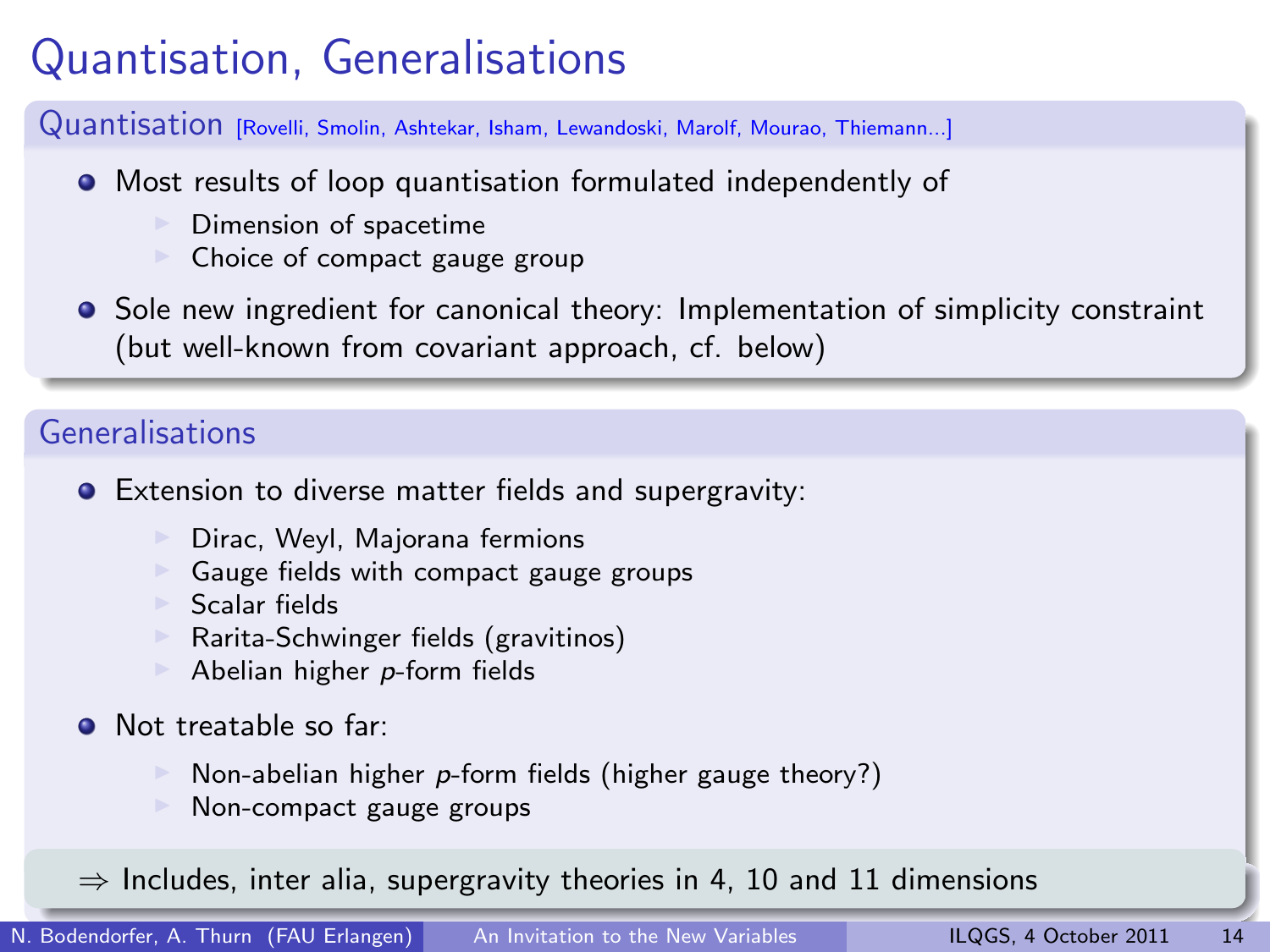- [Why Higher Dimensional Loop Quantum \(Super-\)Gravity?](#page-2-0)
- 2 [Review: Hamiltonian Formulations of General Relativity](#page-4-0)
	- **[ADM Formulation](#page-5-0)**
	- [Extended ADM I](#page-6-0)
	- **[Ashtekar-Barbero Formulation](#page-7-0)**
	- [Extended ADM II](#page-8-0)
- [The New Variables](#page-9-0)
	- **[Hamiltonian Viewpoint](#page-10-0)**
	- **[Comparison with Ashtekar-Barbero Formulation](#page-11-0)**
	- **[Lagrangian Viewpoint](#page-12-0)**
	- [Quantisation, Generalisations](#page-13-0)

#### [Possible Applications of the New Variables](#page-14-0)

- **•** [Solutions to the Simplicity Constraint](#page-15-0)
- $\bullet$  Canonical  $=$  Covariant Formulation?
- **[Supersymmetry Constraint](#page-17-0)**
- **[Black Hole Entropy](#page-19-0)**
- **•** [Cosmology](#page-20-0)
- <span id="page-14-0"></span>● [AdS / CFT Correspondence](#page-21-0)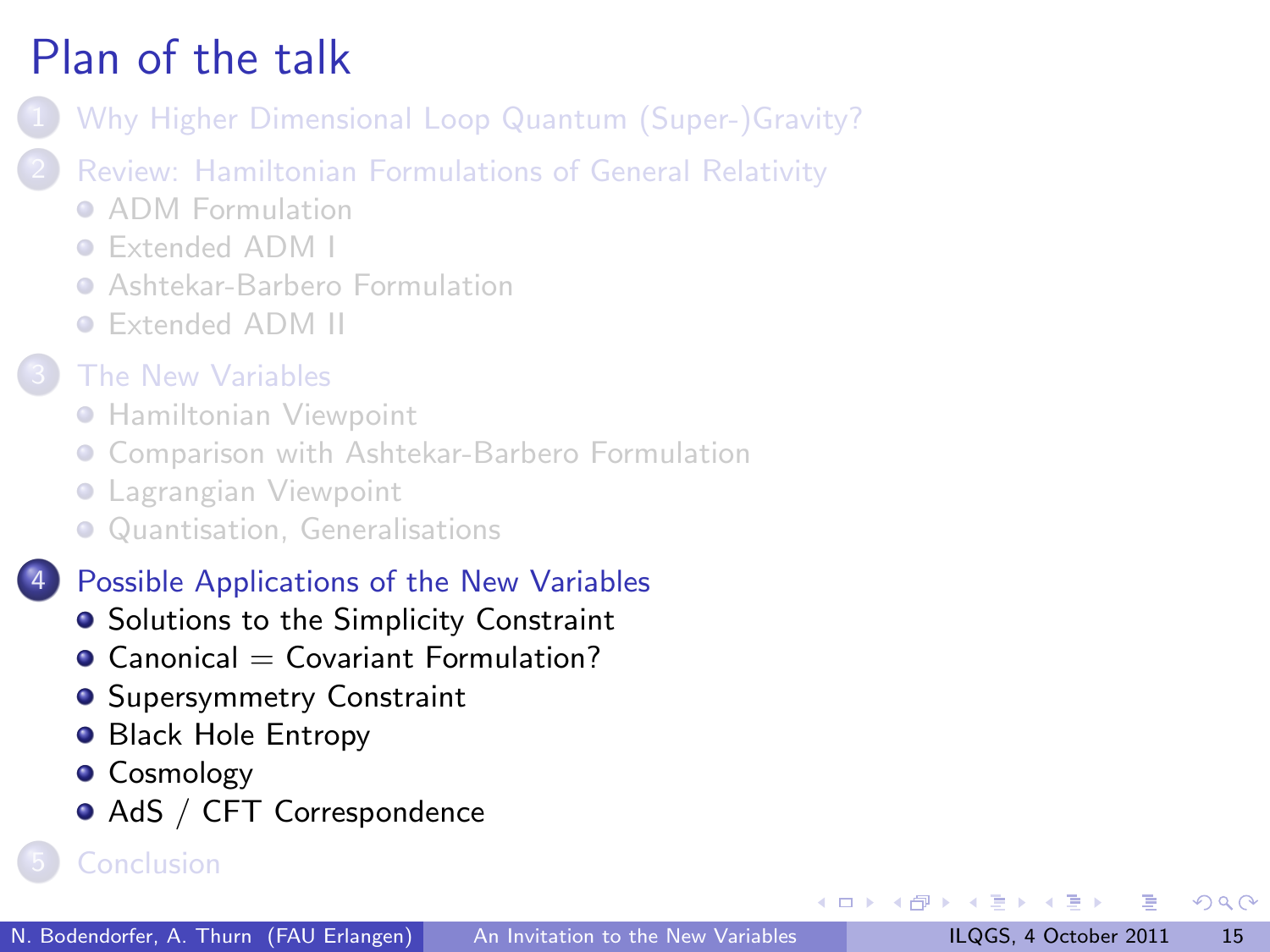# Solutions to the Simplicity Constraint

There exist multiple, plausible suggestions for solving the simplicity constraint, e.g.

- Weak implementation [Engle, Pereirra, Rovelli '07; Livine, Speziale '07]
- **Coherent states [Freidel, Krasnov '07]**
- **Holomorphic simplicity constraints [Dupuis, Freidel, Livine, Speziale '11]**
- Maximally commuting subsets [NB, Thiemann, AT '11]

 $\bullet$  ...

It is however in general unclear, if they lead to the same dynamics.

### Application of the new variables

- Test different implementations of the simplicity constraint within the new canonical framework for dynamical equivalence
- New requirement: Anomaly-freedom of the constraint algebra including the Hamiltonian constraint, i.e. implement

$$
\{S[\ldots], H[N]\} = S[\ldots] \qquad \to \qquad \left[\hat{S}, \hat{H}\right] = \hat{S} \tag{16}
$$

4 D F

<span id="page-15-0"></span> $200$ 

 $\overline{AB}$   $\rightarrow$   $\overline{AB}$   $\rightarrow$   $\overline{AB}$   $\rightarrow$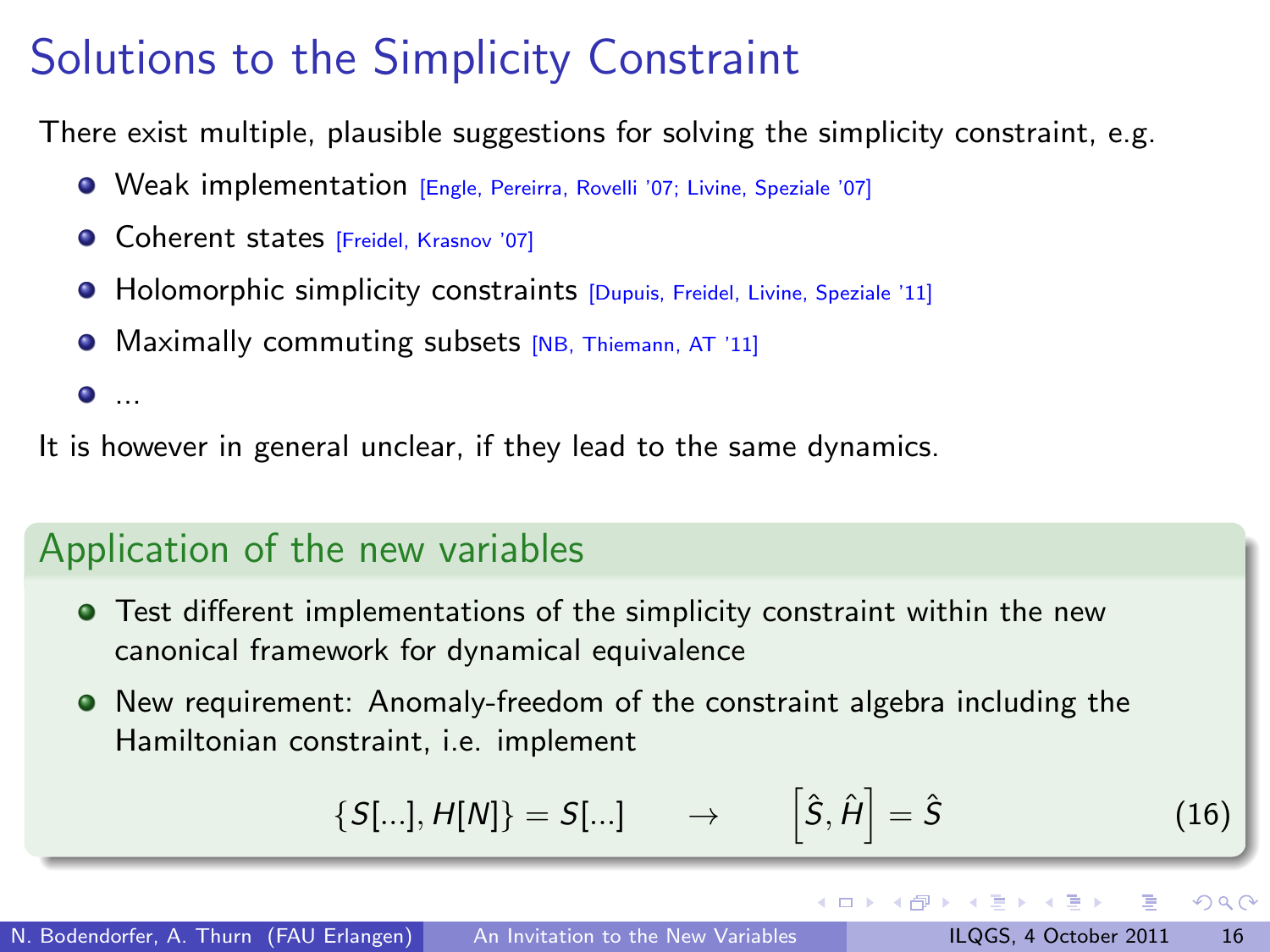### $\text{canonical} = \text{Covariant Formula}$   $\text{Covariant formula}$   $\text{Covariant form}$   $\text{Covariant form}$

Basic idea: The spinfoam provides a rigging map for the Hamiltonian constraint.

$$
\langle \phi | \psi \rangle_{\text{phys}} = \sum_{\kappa: \psi \to \phi} Z[\kappa] \tag{17}
$$

### New question

For which canonical quantisation should we test the above equation?

### $\uparrow$

Are the quantum theories based on the Ashtekar-Barbero and the newly proposed variables equivalent?

| Ashtekar-Barbero                                | New variables                             |
|-------------------------------------------------|-------------------------------------------|
| simplicity solved classically                   | simplicity can be quantised               |
| $\Rightarrow$ Hilbert spaces have to be related | $\Rightarrow$ Hilbert spaces are the same |
| usual Hamiltonian constraint                    | Hamiltonian constraint more complicated   |
| $\Rightarrow$ calculations "easier"             | $\Rightarrow$ calculations "harder"       |

N. Bodendorfer, A. Thurn (FAU Erlangen) [An Invitation to the New Variables](#page-0-0) ILQGS, 4 October 2011 17

<span id="page-16-0"></span>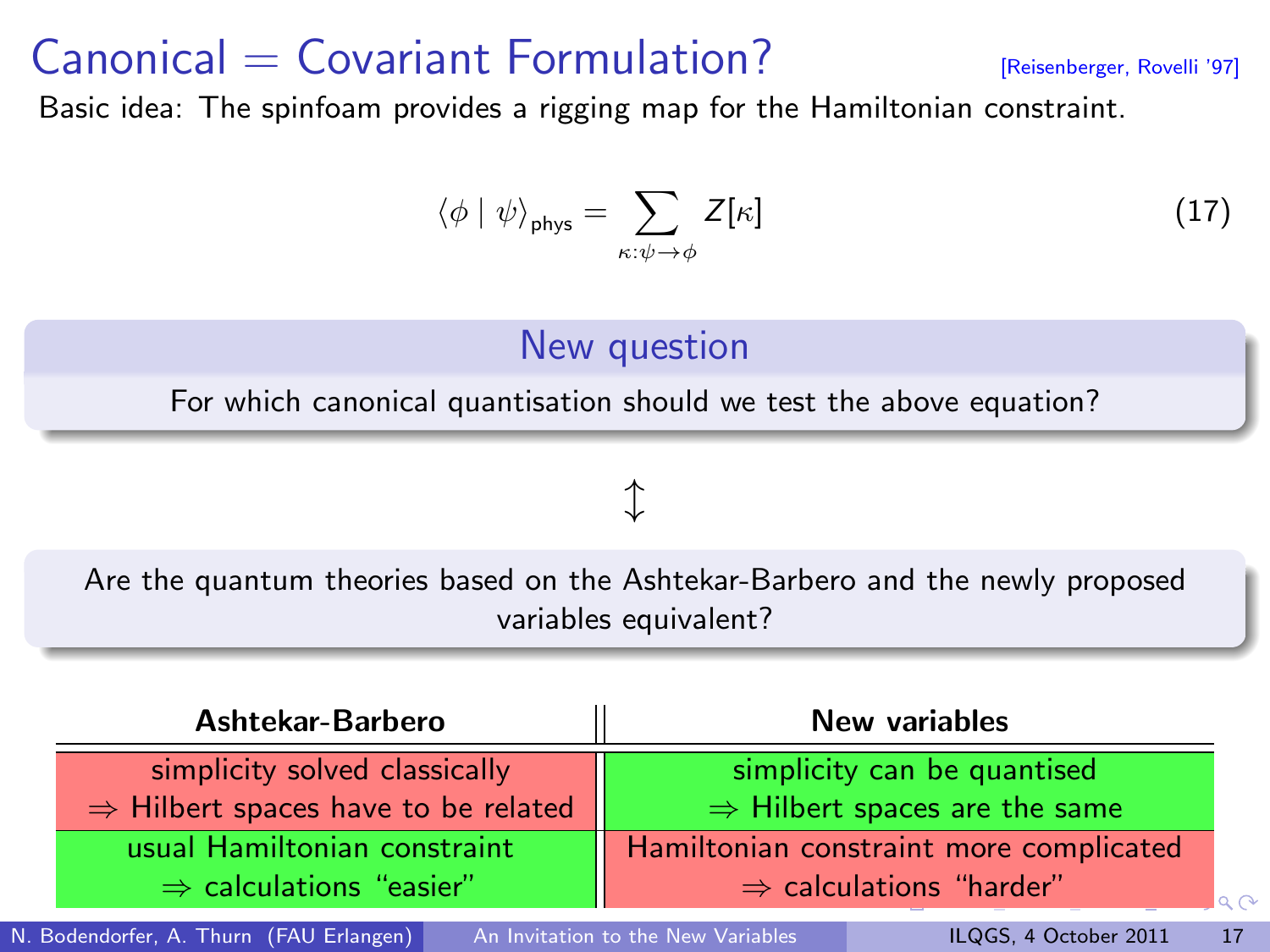# Supersymmetry Constraint

Important open problem:

Understand the solution space of the Hamiltonian constraint, including matter.

| (18) |
|------|
|      |

Assuming an anomaly-free implementation of the super Dirac algebra:

Solution to the supersymmetry constraint operator ⇓ Solution to the Hamiltonian constraint operator

 $\rightarrow$  Supergravity as a simplified version of General Relativity coupled to matter

Important progress with implementing the supersymmetry constraint has been made in the GSU(2) framework. [Armand-Ugon, Gambini, Obrégon, Pullin '95]

<span id="page-17-0"></span> $\Omega$ 

 $A \oplus A \rightarrow A \oplus A \rightarrow A \oplus A$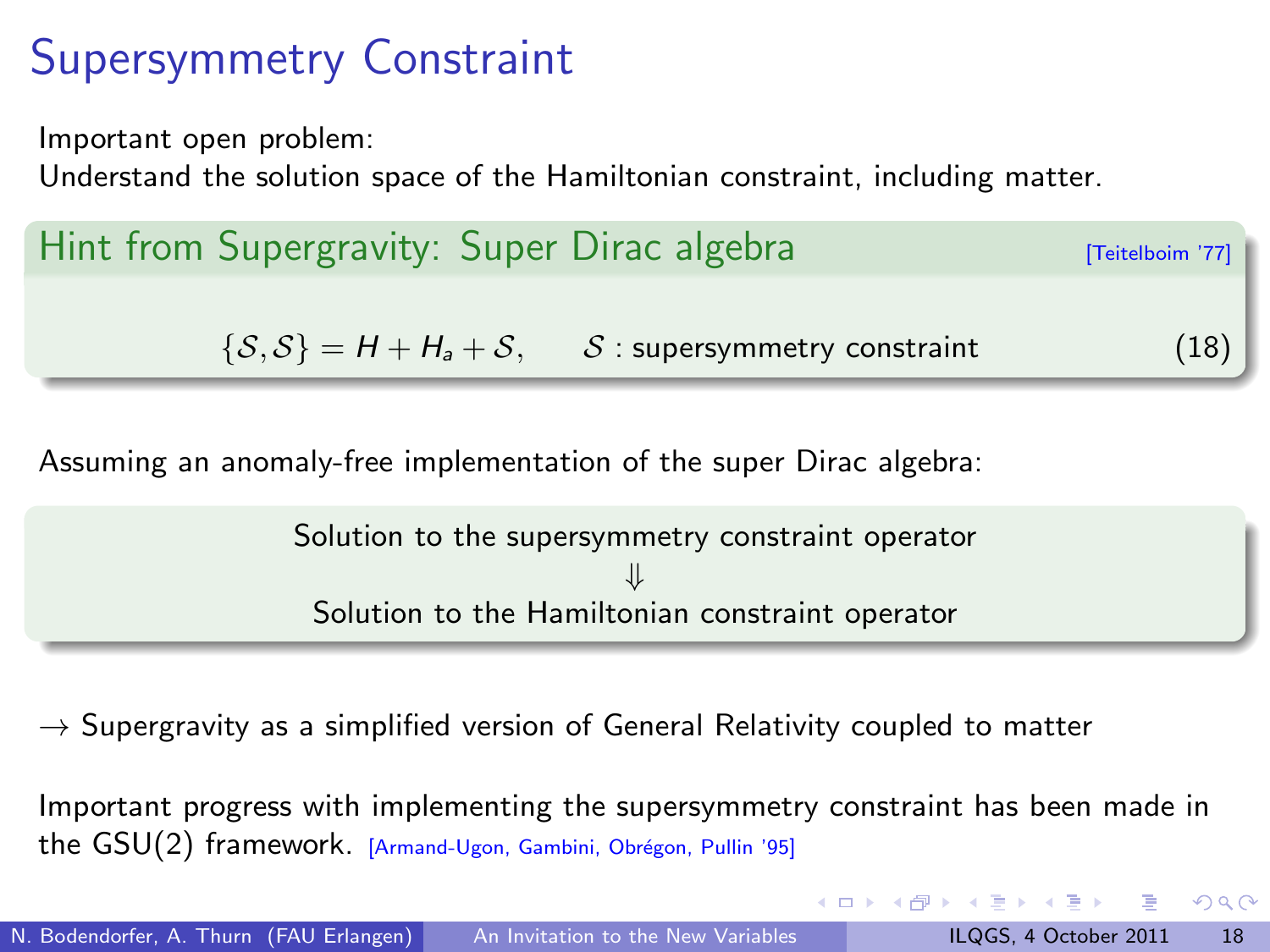Comparing LQG to other Approaches to Quantum Gravity

### General considerations

- **•** Supergravity has been extensively studied as a low energy limit of String- / M-theory
- A great deal of "technology" has been developed in order to deal with String- / M-theory and Supergravity

### Comparing LQG to String- / M-theory

- Dimensional reduction to 4 dimensions is not unique  $\rightarrow$  Work in the natural dimensions of String- / M-theory
- Generic calculations are hard both in LQG and String- / M-theory  $\rightarrow$  Work in symmetry reduced situations

 $200$ 

 $A \oplus B$   $\rightarrow$   $A \oplus B$   $\rightarrow$   $A \oplus B$   $\rightarrow$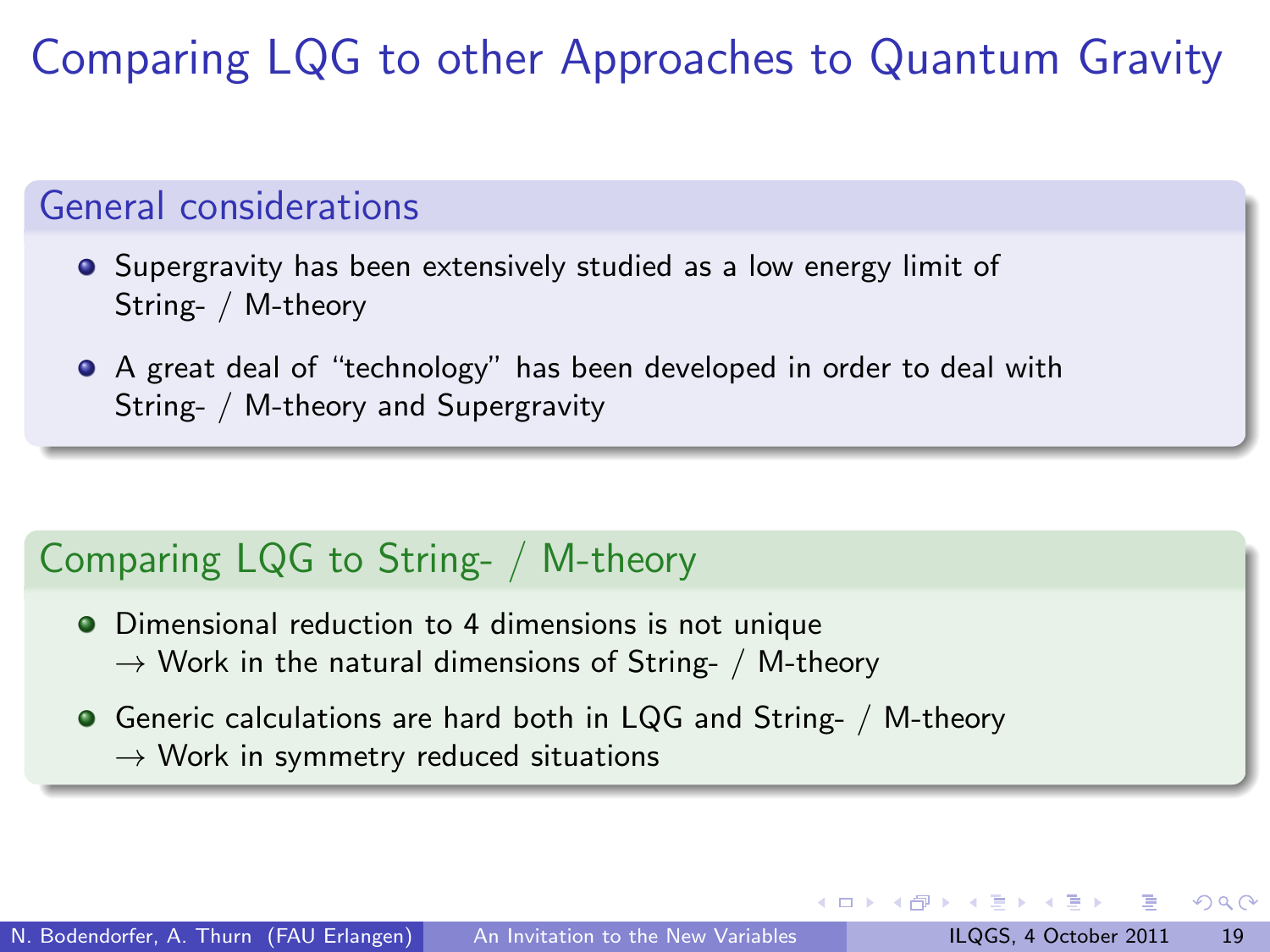## Black Hole Entropy

### Calculation of black hole entropy

- **•** Thermodynamic analogy [Bekenstein '73]; QFTCS [Hawking '74]
- **O** String theory [Strominger, Vafa; ... '96]
- Loop quantum gravity [Krasnov '96; Rovelli 96'; Ashtekar, Baez, Corichi, Krasnov '97-, ...]

 $\sqrt{\frac{1}{n}}$  Calculation possible in different theories! ✝

### Application of the new variables

- Calculate entropy of a supersymmetric extremal black hole in higher dimensions
- **•** Compare to results coming from string theory

<span id="page-19-0"></span> $\Omega$ 

☎  $^{\prime}$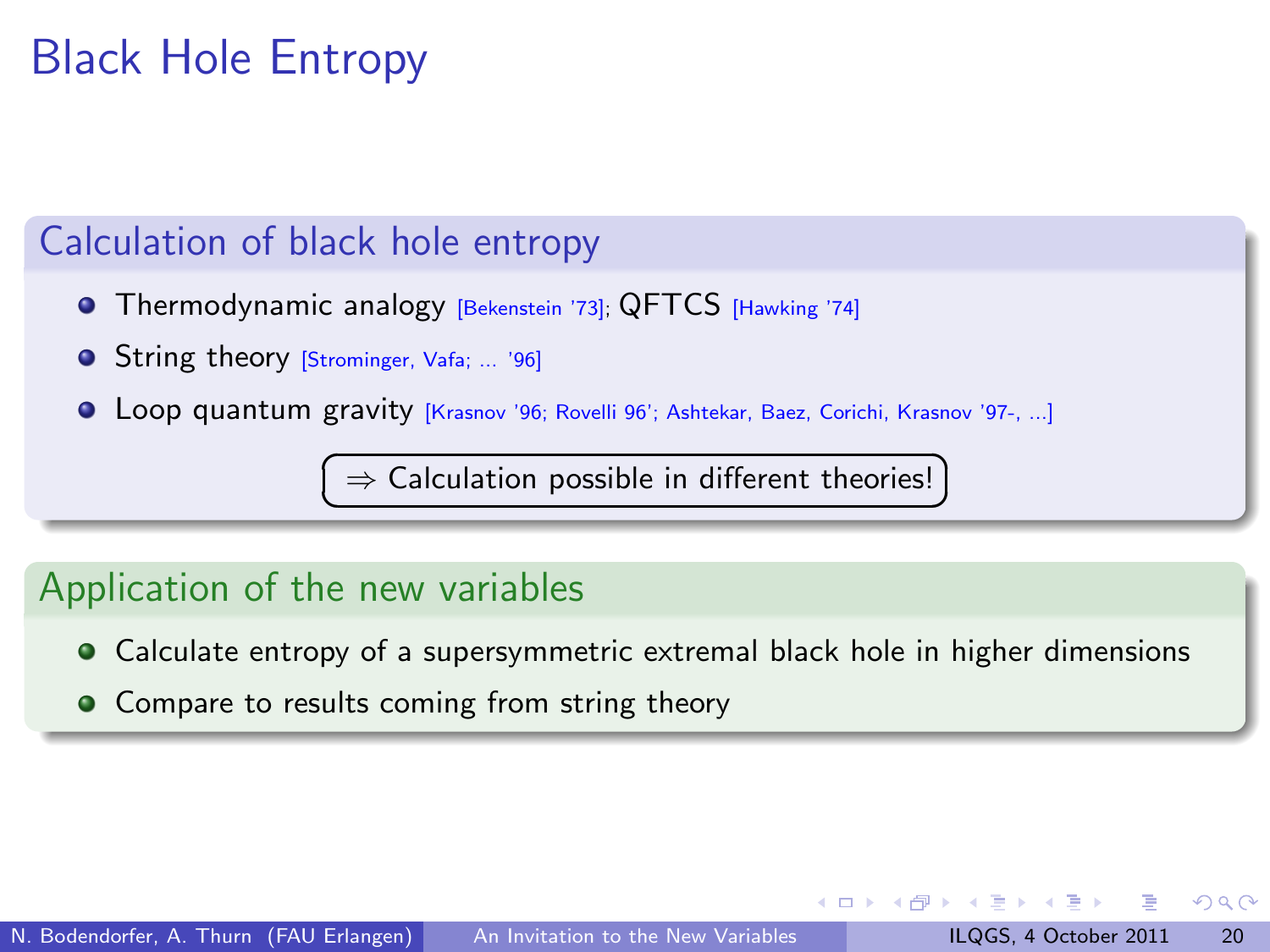# **Cosmology**

### Cosmology from different points of view

- Wheeler-DeWitt quantum cosmology [Wheeler '64-; DeWitt '67; Misner '69]
- **O** String cosmology [Veneziano; ... '91]
- Loop quantum cosmology [Bojowald '01-, Ashtekar, Kaminski, Lewandowski, Pawlowski, Singh, ... '02-]

 $\overline{C}$ ✝  $\Rightarrow$  Calculation possible in different theories!

### Application of the new variables

- **•** Investigate SLQC in higher dimensions
- **Compare to results coming from string cosmology and possibly from experiments**

 $\rightarrow$  hints of higher dimensions and supersymmetry in cosmological observables?

<span id="page-20-0"></span> $200$ 

☎  $^{\prime}$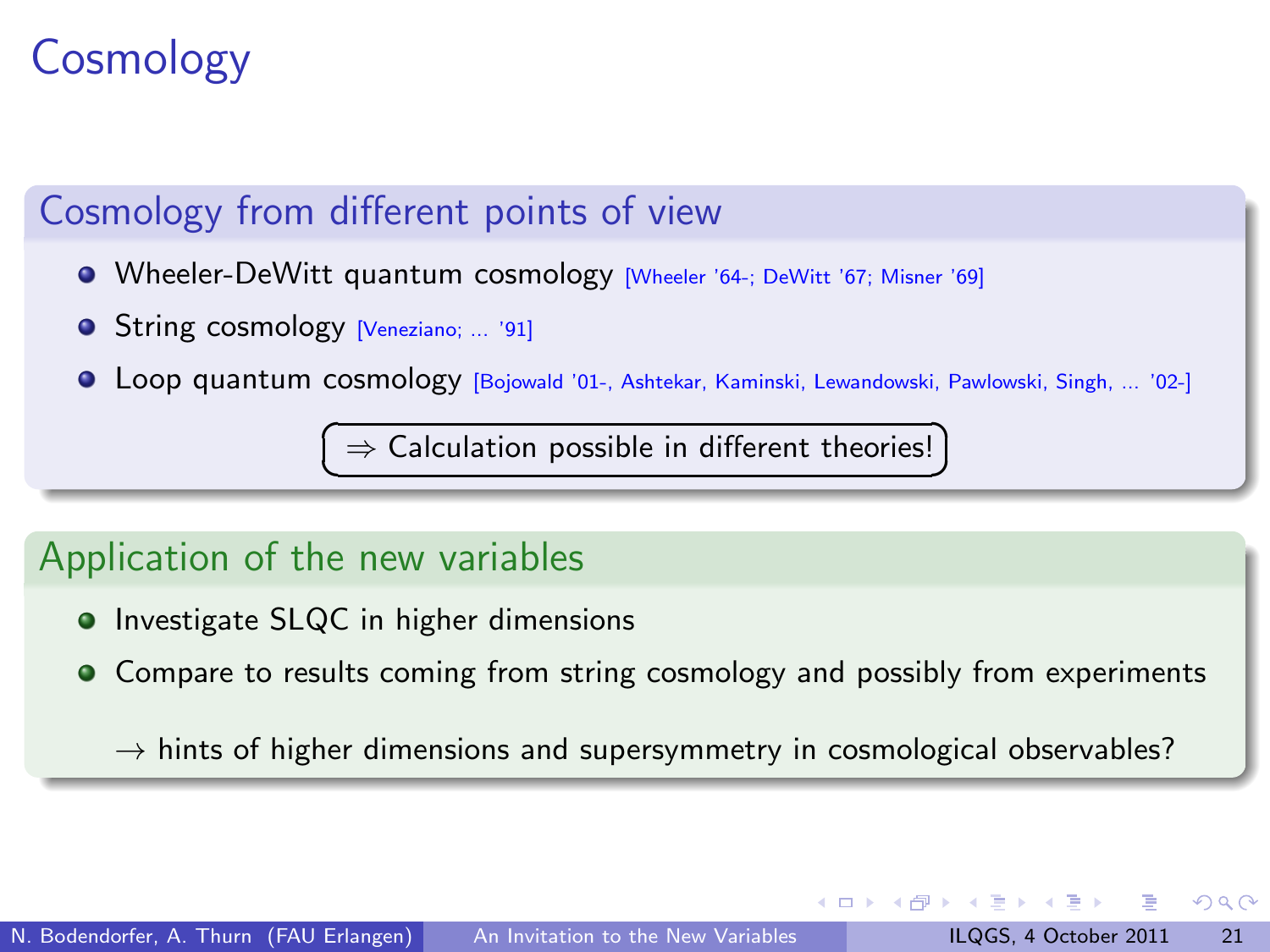# AdS / CFT Correspondence [Maldacena '97; Gubser, Klebanov, Polyakov '98; Witten '98]

<span id="page-21-0"></span>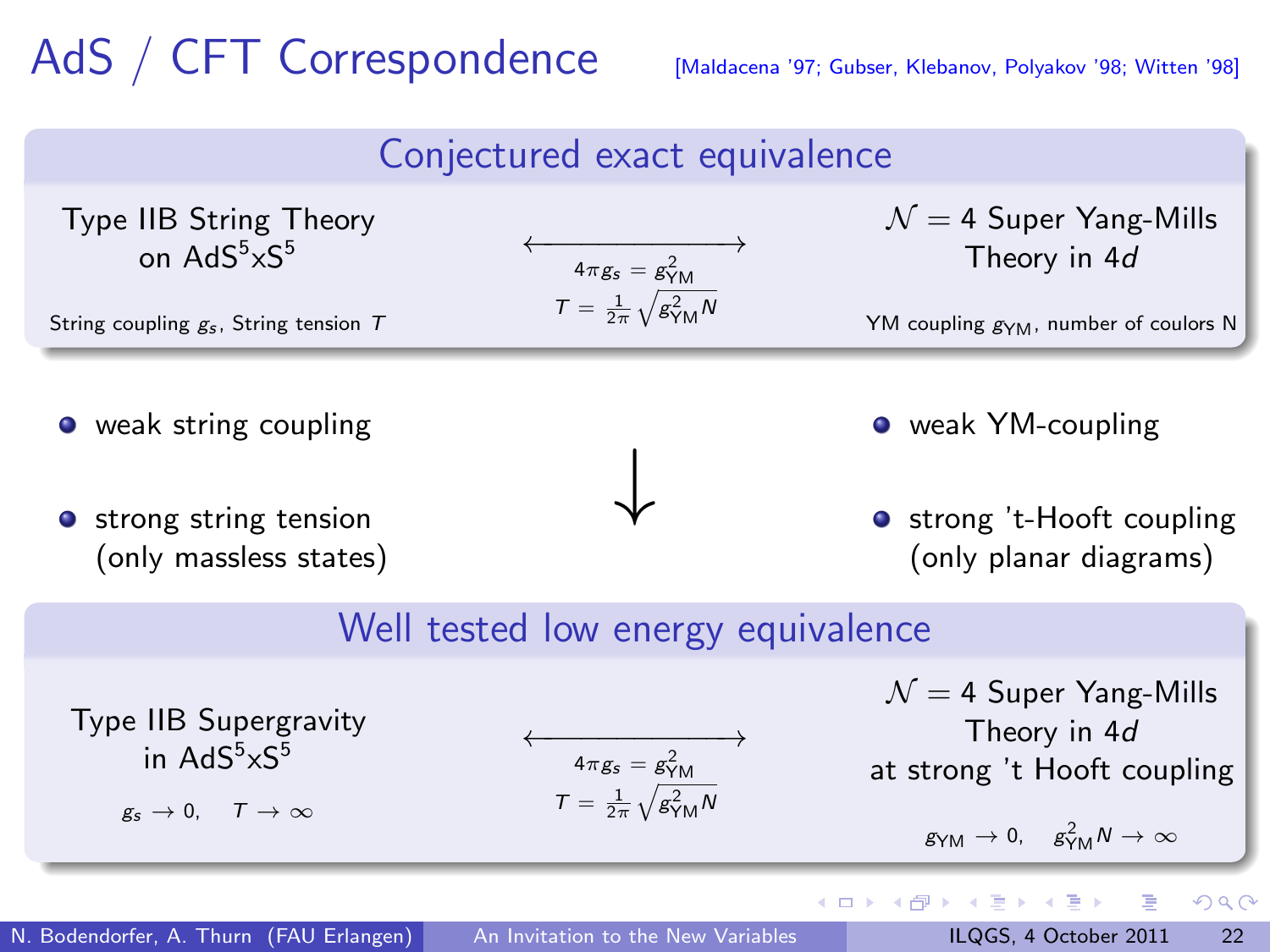# AdS / CFT Correspondence [Maldacena '97; Gubser, Klebanov, Polyakov '98; Witten '98]

### Conjectured exact equivalence

Type IIB String Theory on  $AdS^5 \times S^5$ String coupling  $g_s$ , String tension T  $\longleftrightarrow$ <br>4 $\pi g_s = g_{\text{YM}}^2$  $T = \frac{1}{2\pi} \sqrt{g_{\text{YM}}^2 N}$  $\mathcal{N} = 4$  Super Yang-Mills Theory in 4d YM coupling g<sub>YM</sub>, number of coulors N New non-perturbative limit? Loop quantized Type IIB Supergravity  $(in AdS<sup>5</sup>×S<sup>5</sup>)$  $g_s = ?$ ,  $T = ?$ ←−−−−−−−−−−→ ?  $\mathcal{N} = 4$  Super Yang-Mills Theory in 4d  $g_{YM} = ?$ ,  $g_{YM}^2 N = ?$ 

### Well tested low energy equivalence

 $\longleftrightarrow$ <br>  $4\pi g_s = g_{YM}^2$ <br>  $T = \frac{1}{2\pi} \sqrt{g_{YM}^2 N}$ 

 $\mathcal{N} = 4$  Super Yang-Mills Theory in 4d at strong 't Hooft coupling

<span id="page-22-0"></span>
$$
g_{YM}\to 0,\quad g_{YM}^2 N\to\infty
$$

N. Bodendorfer, A. Thurn (FAU Erlangen) [An Invitation to the New Variables](#page-0-0) ILQGS, 4 October 2011 23

Type IIB Supergravity in  $\mathsf{AdS}^5\!\!\times\!\!\mathsf{S}^5$  $g_s \to 0$ ,  $T \to \infty$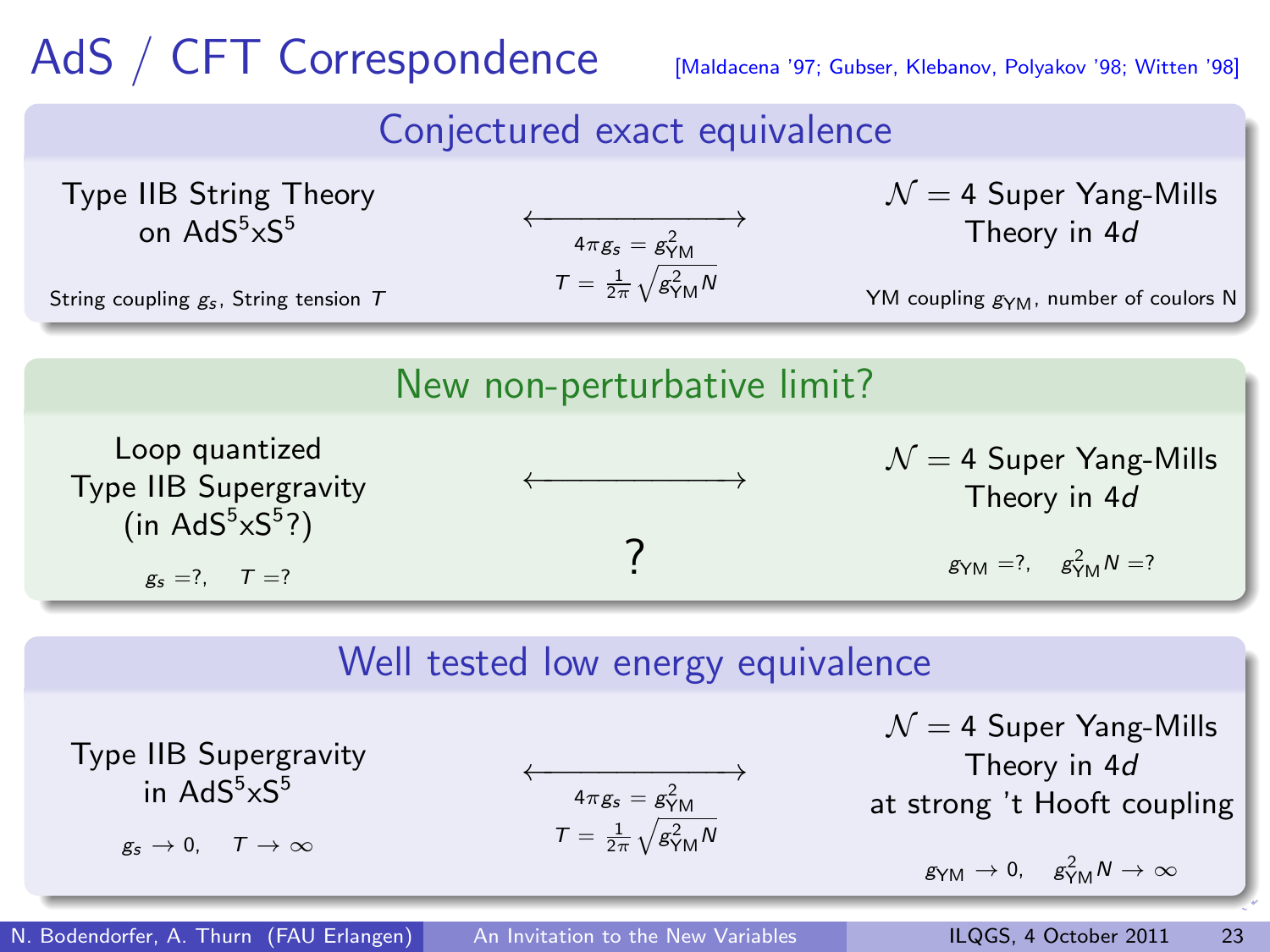- [Why Higher Dimensional Loop Quantum \(Super-\)Gravity?](#page-2-0)
- [Review: Hamiltonian Formulations of General Relativity](#page-4-0)
	- **[ADM Formulation](#page-5-0)**
	- [Extended ADM I](#page-6-0)
	- **[Ashtekar-Barbero Formulation](#page-7-0)**
	- [Extended ADM II](#page-8-0)
- [The New Variables](#page-9-0)
	- **[Hamiltonian Viewpoint](#page-10-0)**
	- **[Comparison with Ashtekar-Barbero Formulation](#page-11-0)**
	- **[Lagrangian Viewpoint](#page-12-0)**
	- [Quantisation, Generalisations](#page-13-0)

#### [Possible Applications of the New Variables](#page-14-0)

- **[Solutions to the Simplicity Constraint](#page-15-0)**
- $\bullet$  Canonical  $=\text{Covariant Formula}$
- **[Supersymmetry Constraint](#page-17-0)**
- **[Black Hole Entropy](#page-19-0)**
- [Cosmology](#page-20-0)
- <span id="page-23-0"></span>• [AdS / CFT Correspondence](#page-21-0)

### **[Conclusion](#page-23-0)**